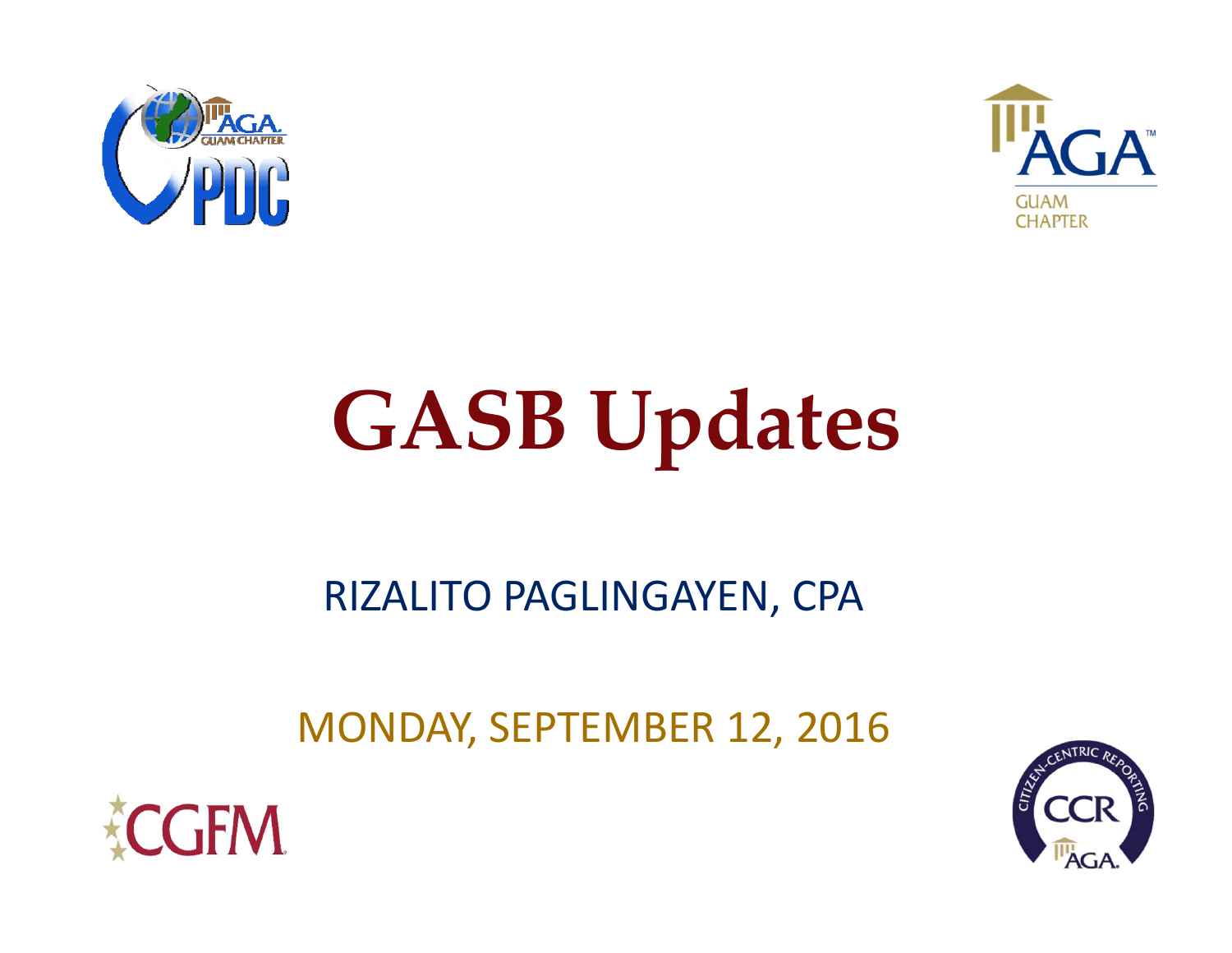

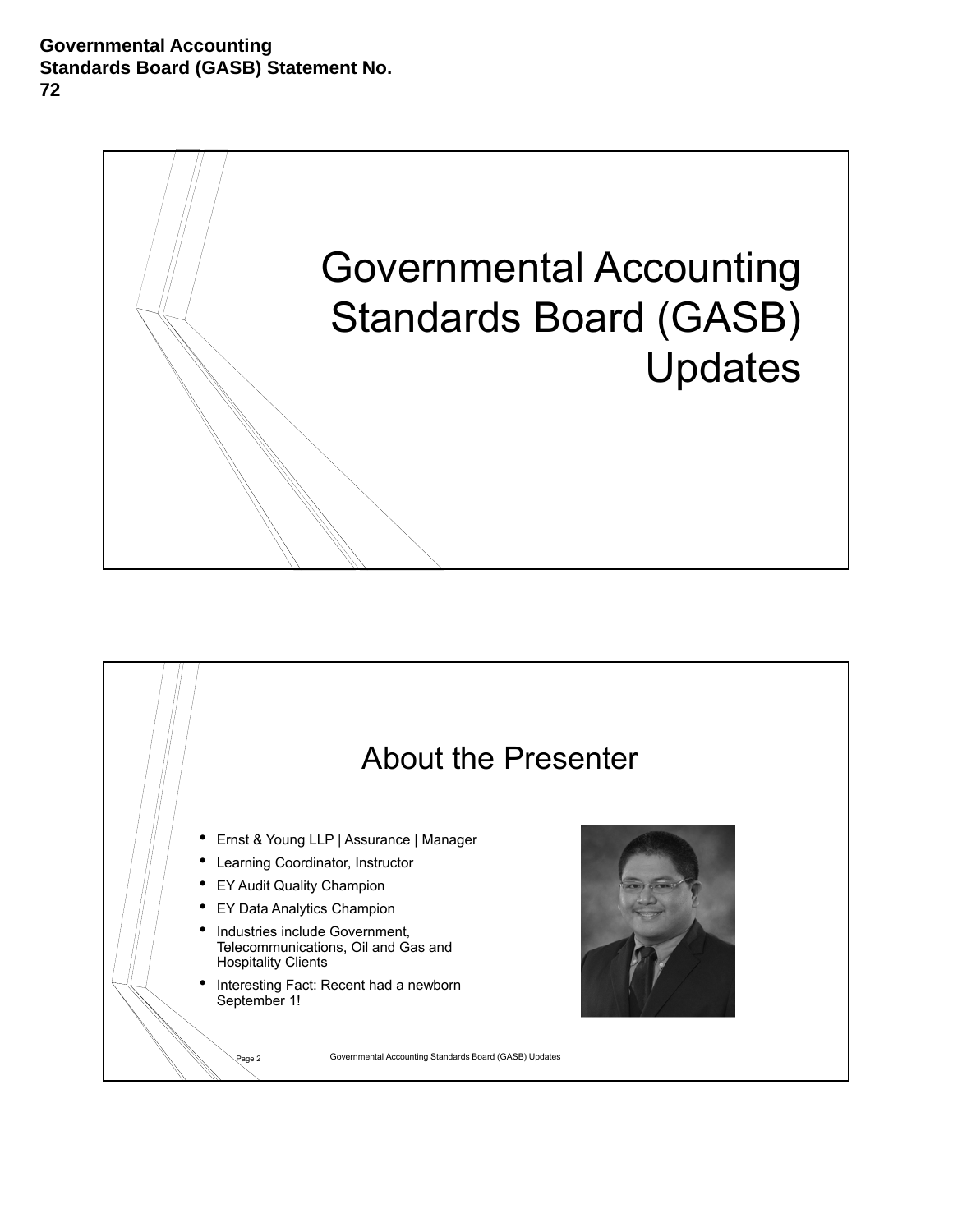

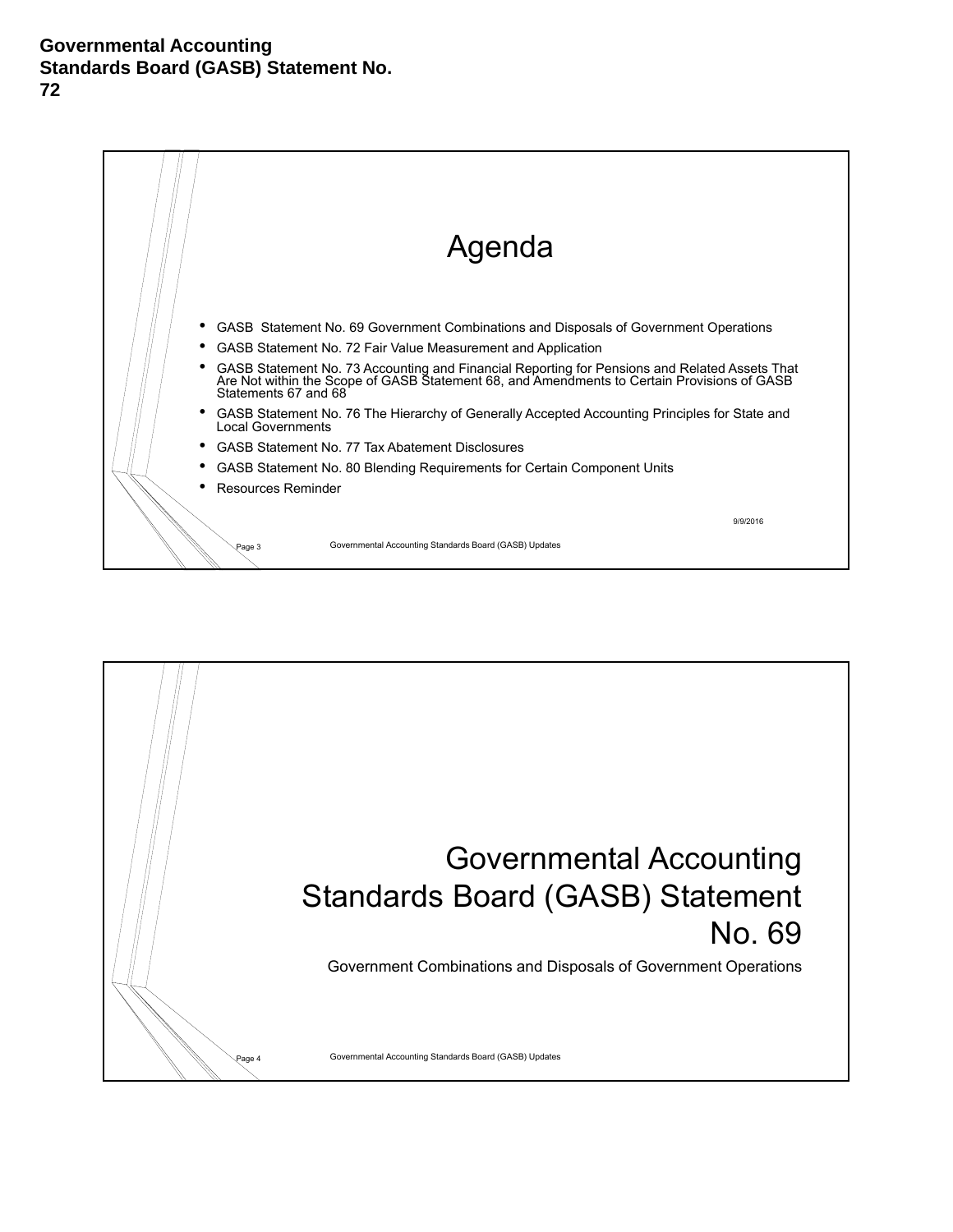

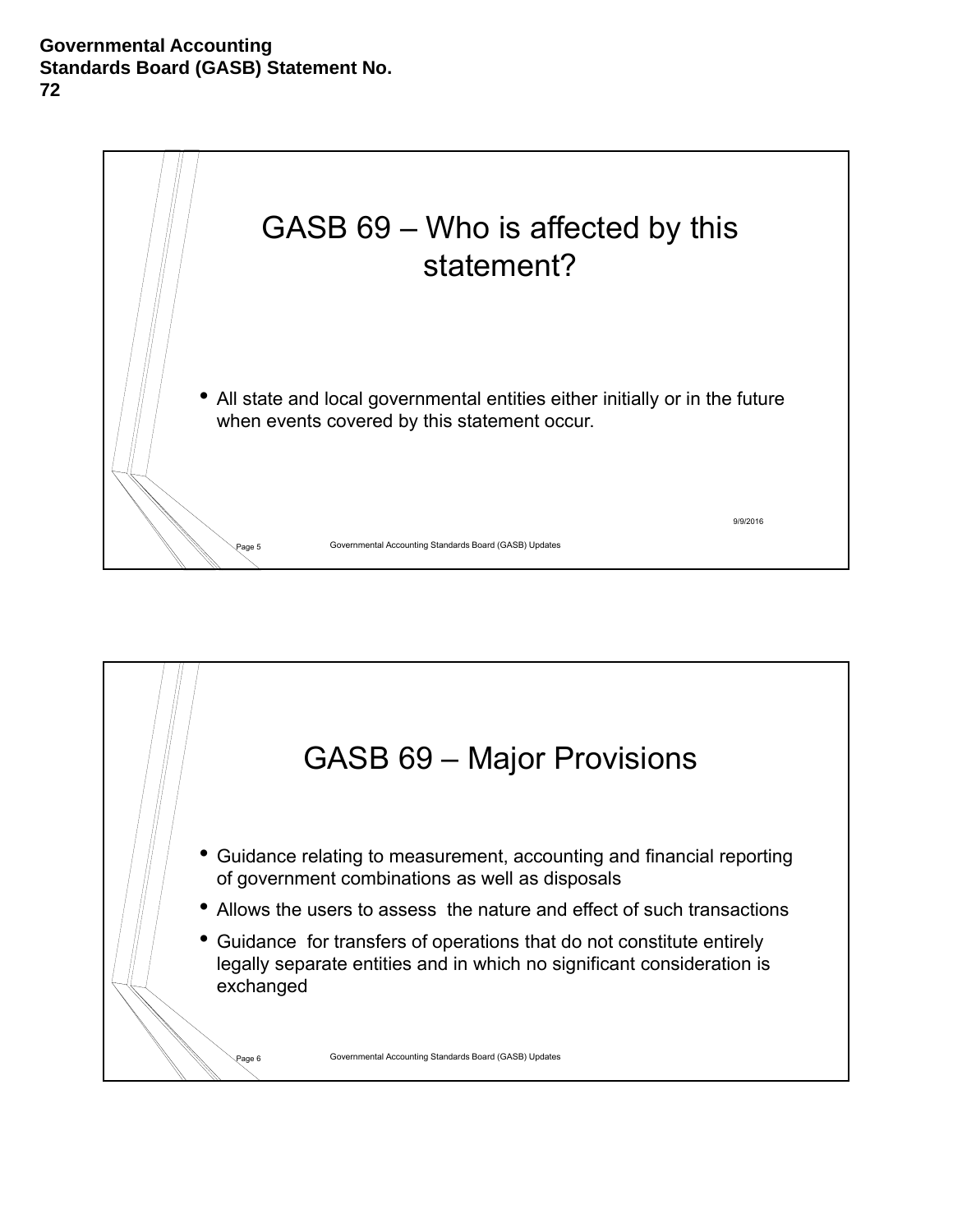

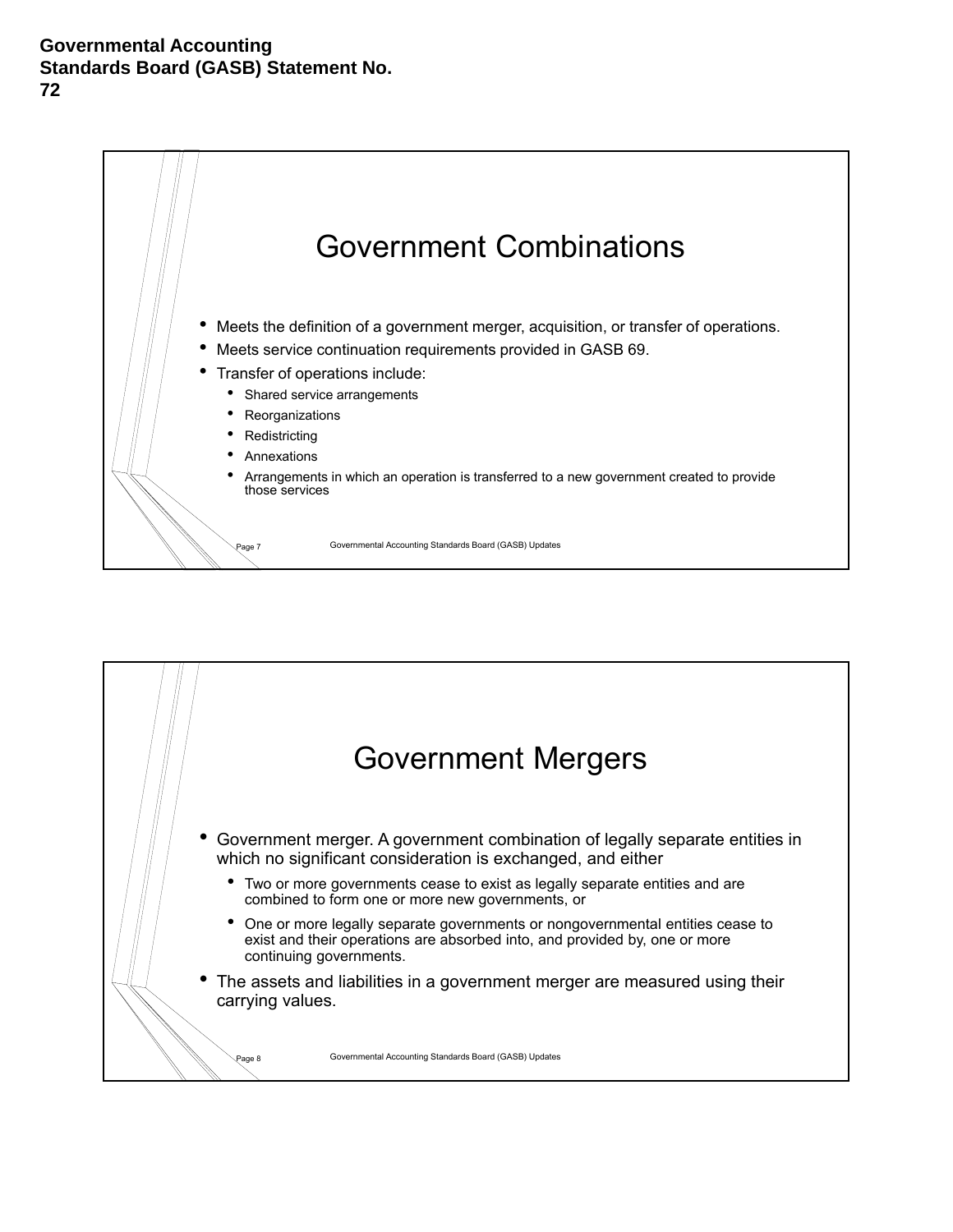

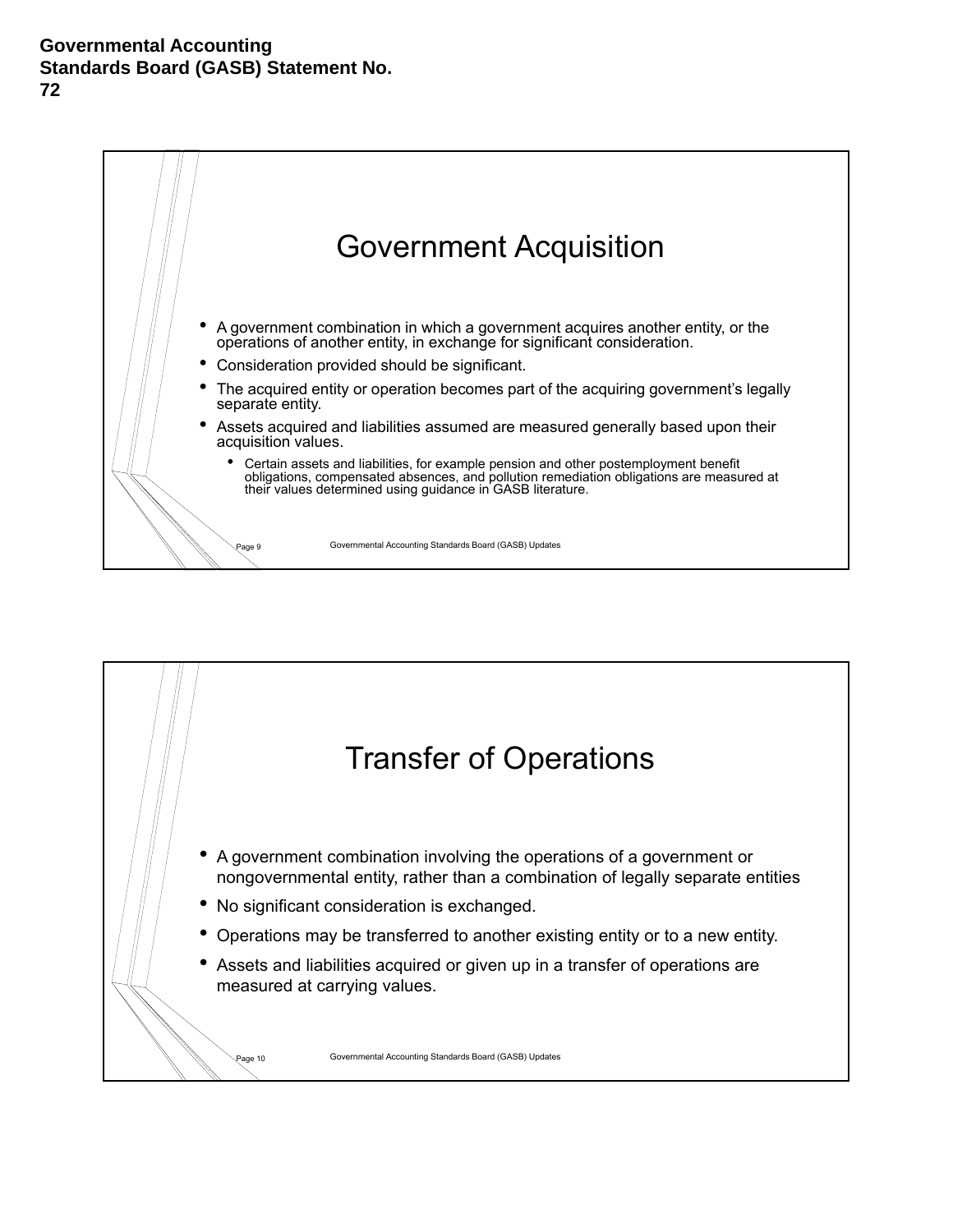

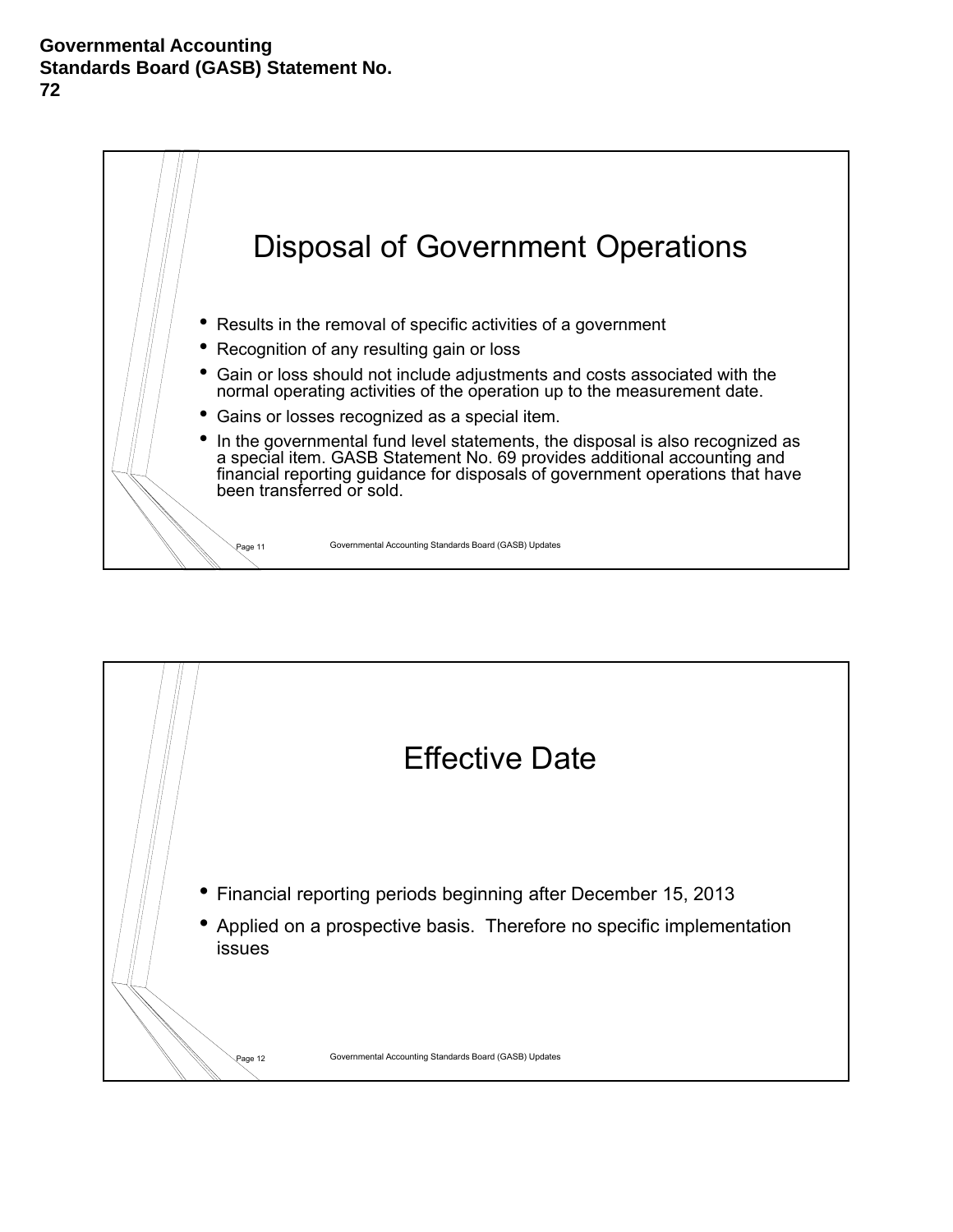

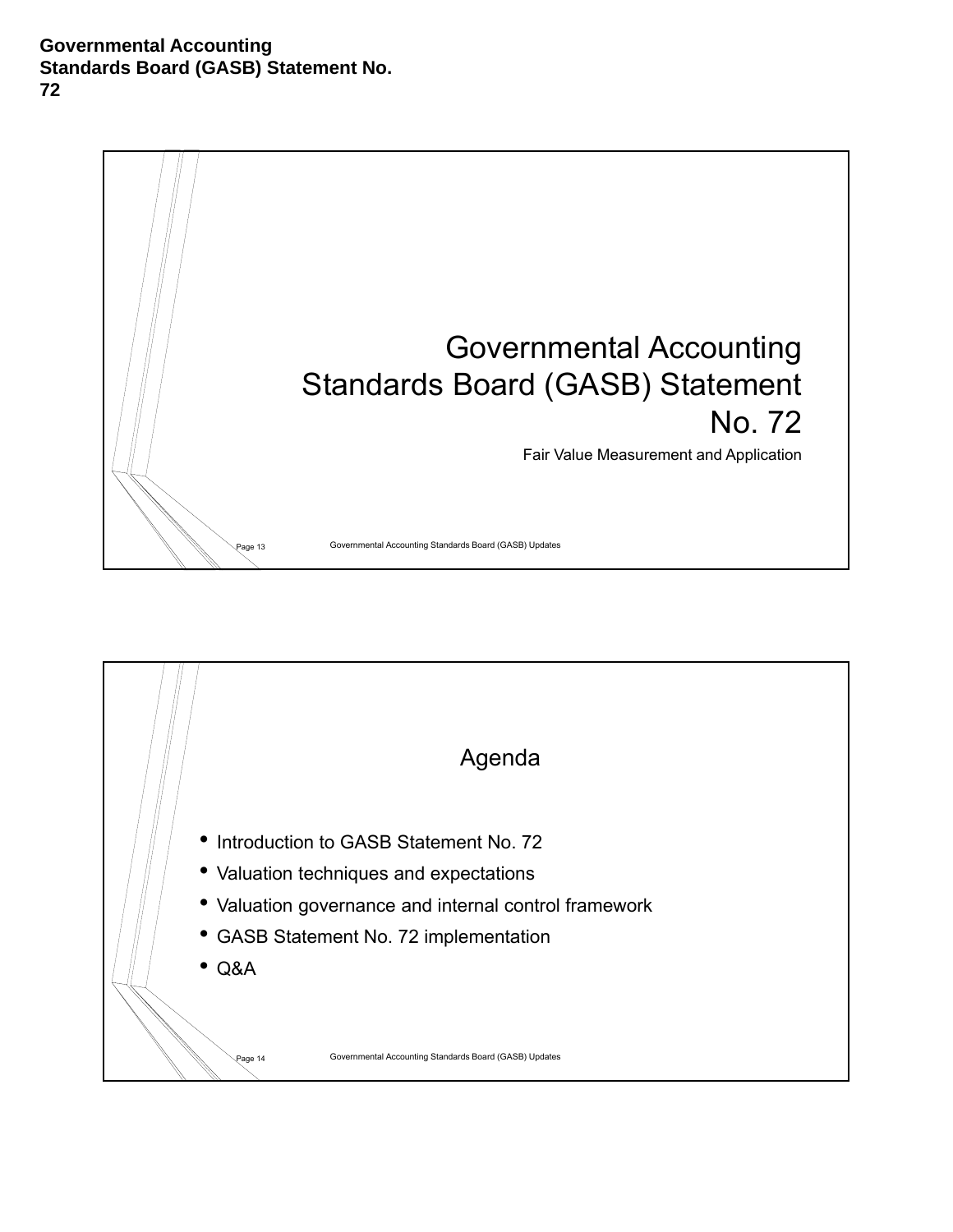

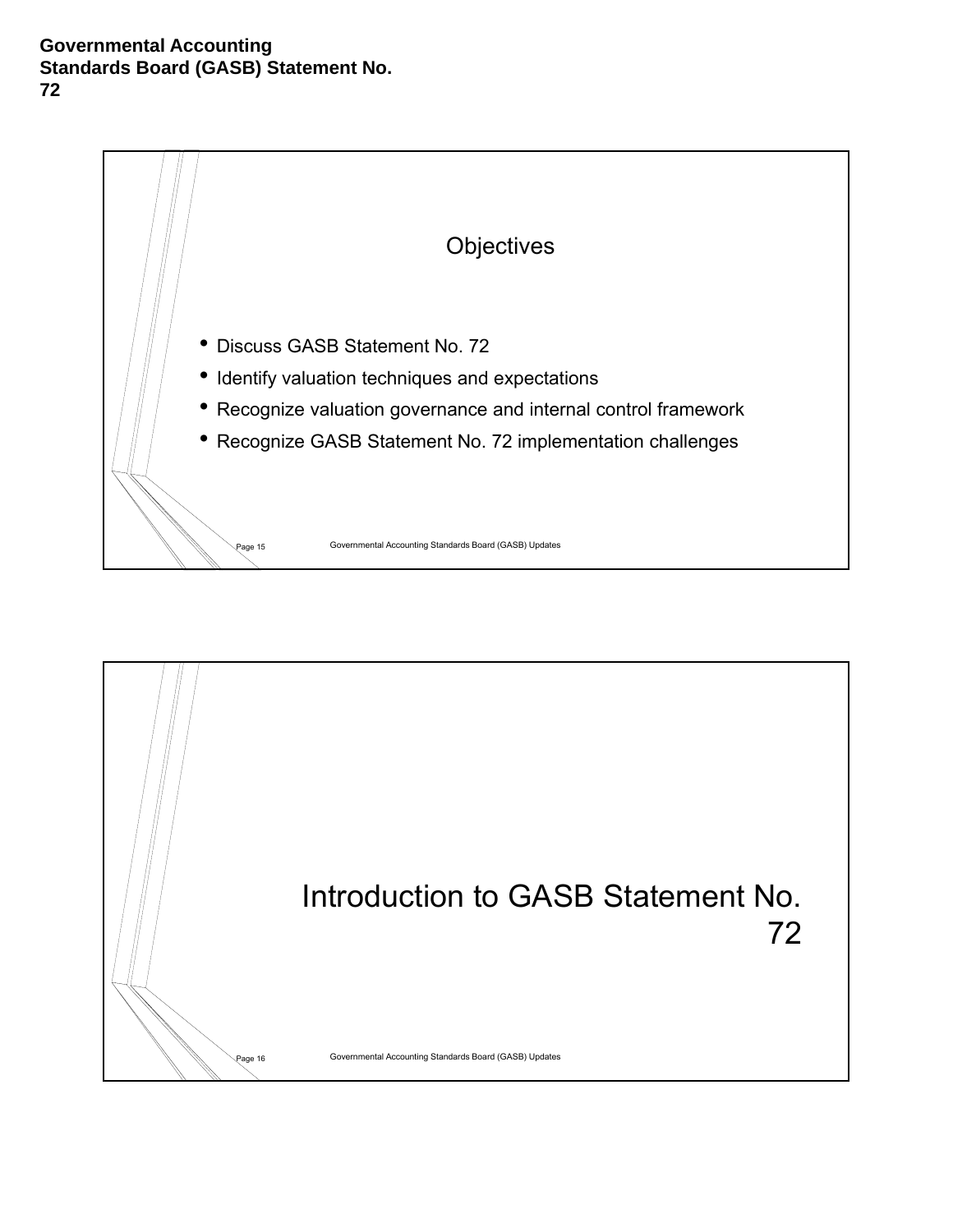

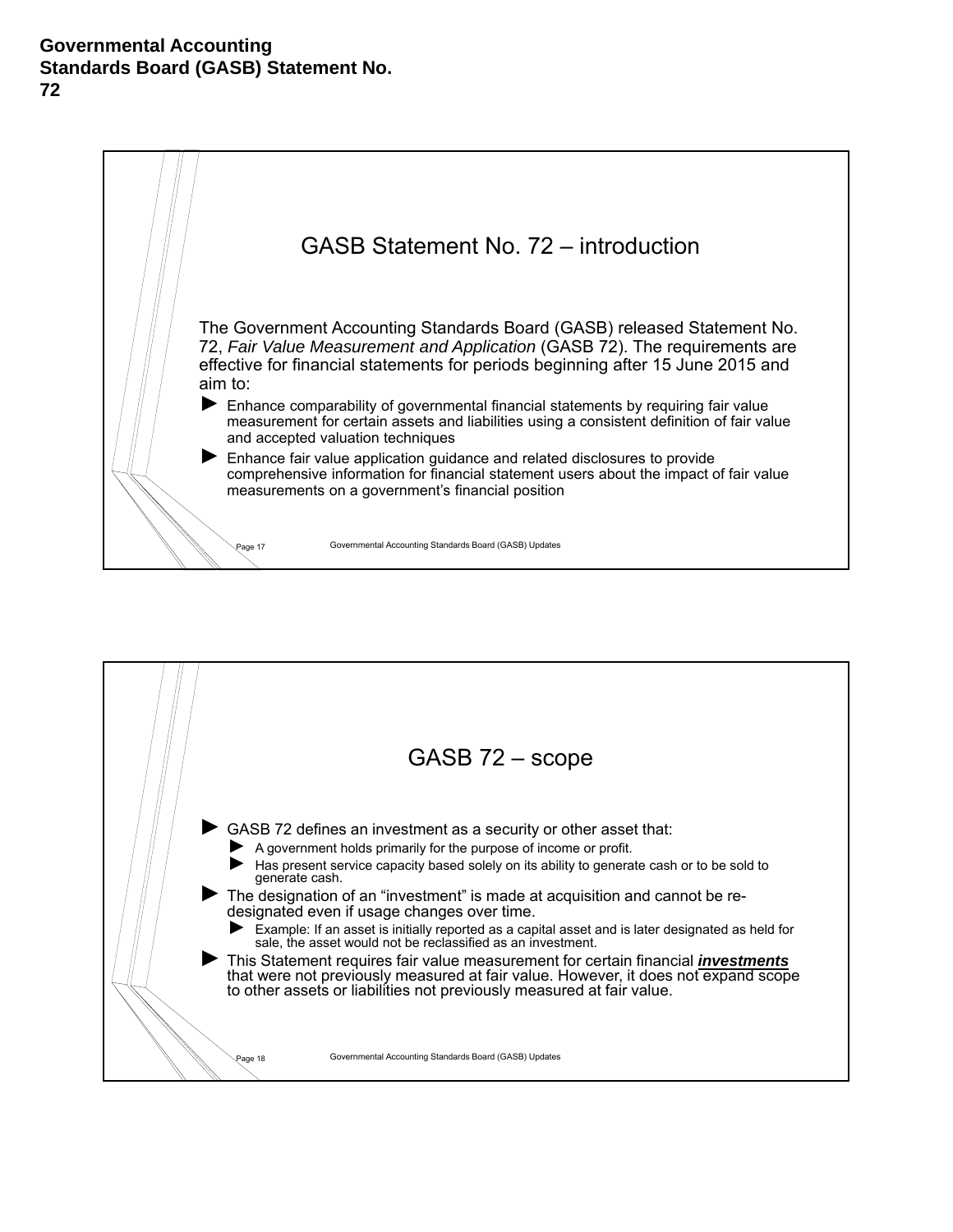

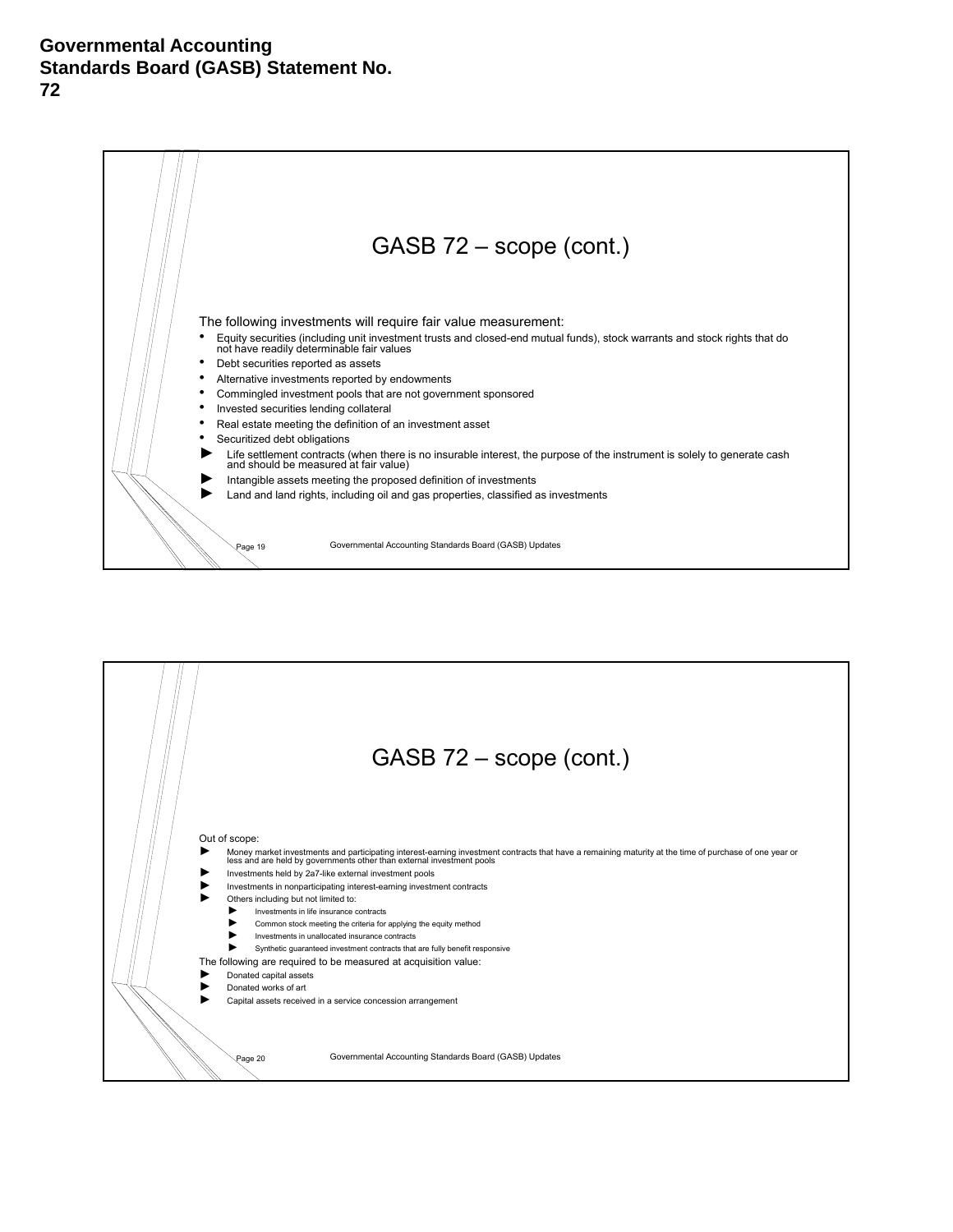

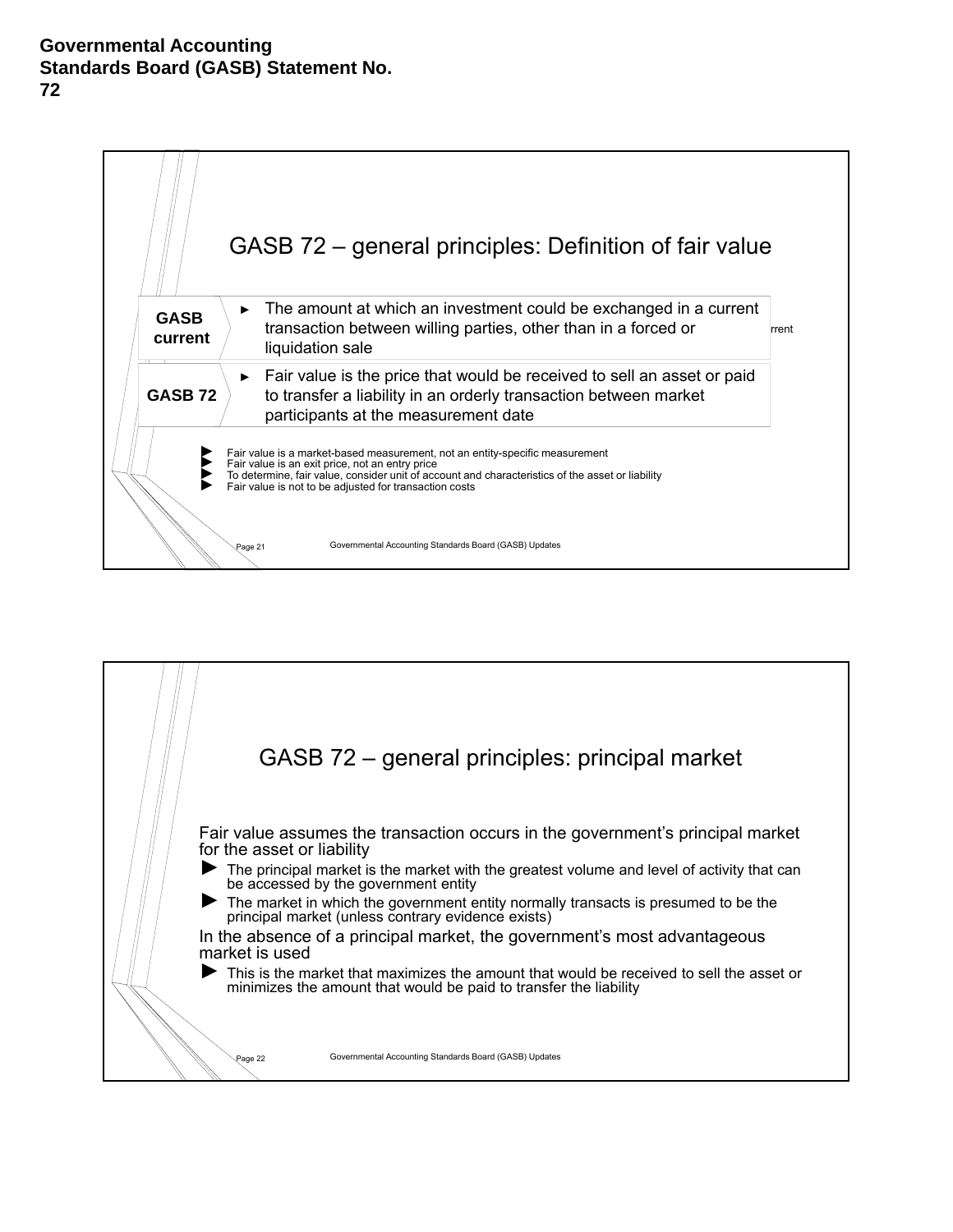

### GASB 72 – fair value hierarchy

| Level   | Characteristic                                                                                                                                                                                                                                                                                  | Example                                                                                                                                               |
|---------|-------------------------------------------------------------------------------------------------------------------------------------------------------------------------------------------------------------------------------------------------------------------------------------------------|-------------------------------------------------------------------------------------------------------------------------------------------------------|
| Level 1 | Quoted prices in active markets for identical assets/liabilities.<br>Generally prices are unadjusted                                                                                                                                                                                            | Equity securities traded on the NYSE<br>▶<br>Exchange-traded derivatives                                                                              |
| Level 2 | Other observable inputs – including quoted prices (for similar<br>assets/liabilities) which can be adjusted with market-corroborated<br>inputs (such as discounts for liquidity/credit)                                                                                                         | Over-the-counter derivative with value based on<br>$\blacksquare$<br>observable London Interbank Offered Rate (LIBOR)<br>forward interest rate curves |
| Level 3 | Unobservable inputs - government's own assumptions about<br>market participant assumptions, including assumptions about risk,<br>developed based on the best information available under the<br>circumstances; may include the government's own data; discounts<br>for liquidity can be applied | Private equity investments<br>▶<br>Long-dated financial instruments<br>٠                                                                              |
|         | Assessing the significance of inputs and where they fit on the hierarchy level may                                                                                                                                                                                                              |                                                                                                                                                       |
|         | require judgment                                                                                                                                                                                                                                                                                |                                                                                                                                                       |
|         | * Investments measured at net asset value (NAV) would be excluded from the fair value hierarchy                                                                                                                                                                                                 |                                                                                                                                                       |
|         |                                                                                                                                                                                                                                                                                                 |                                                                                                                                                       |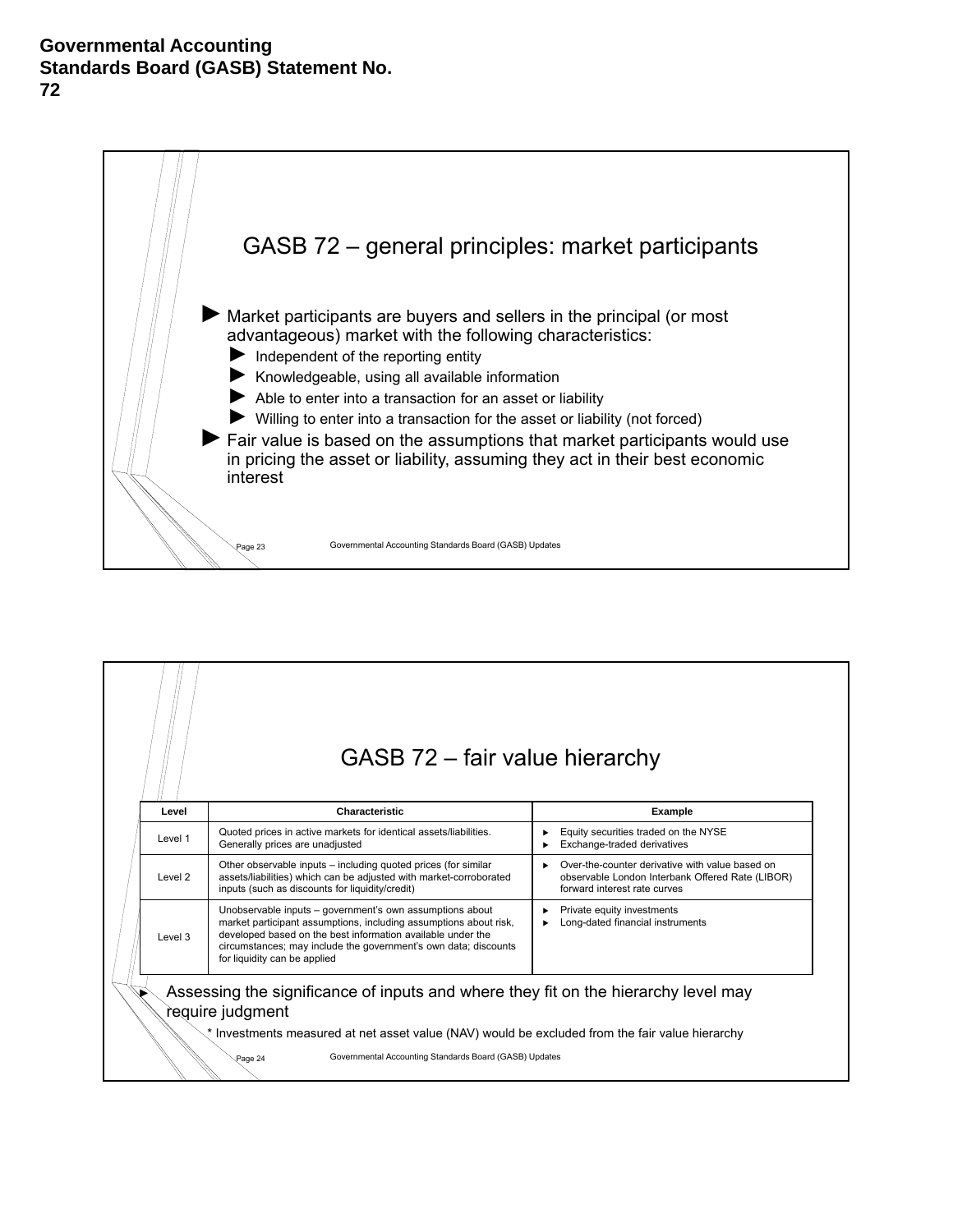

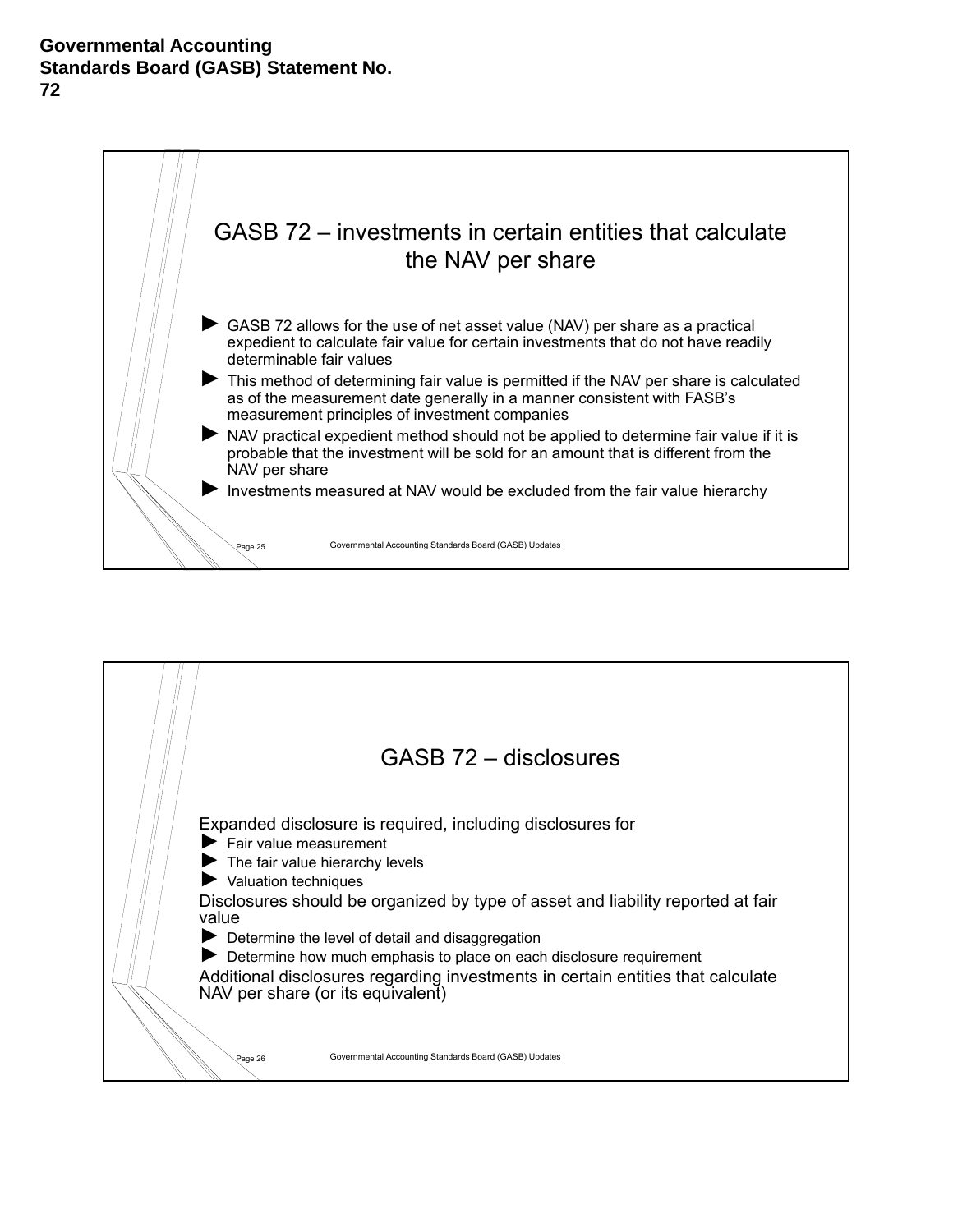

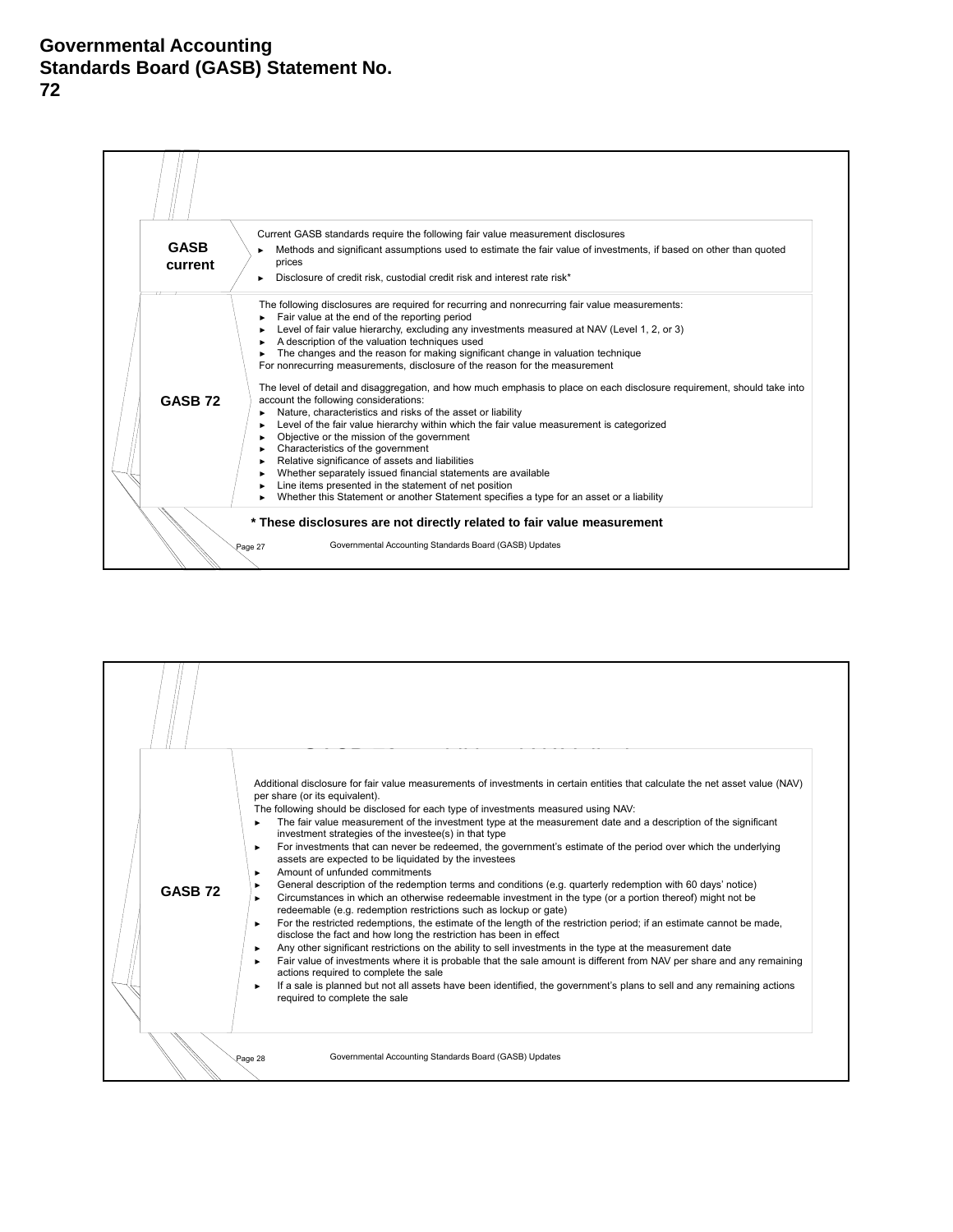

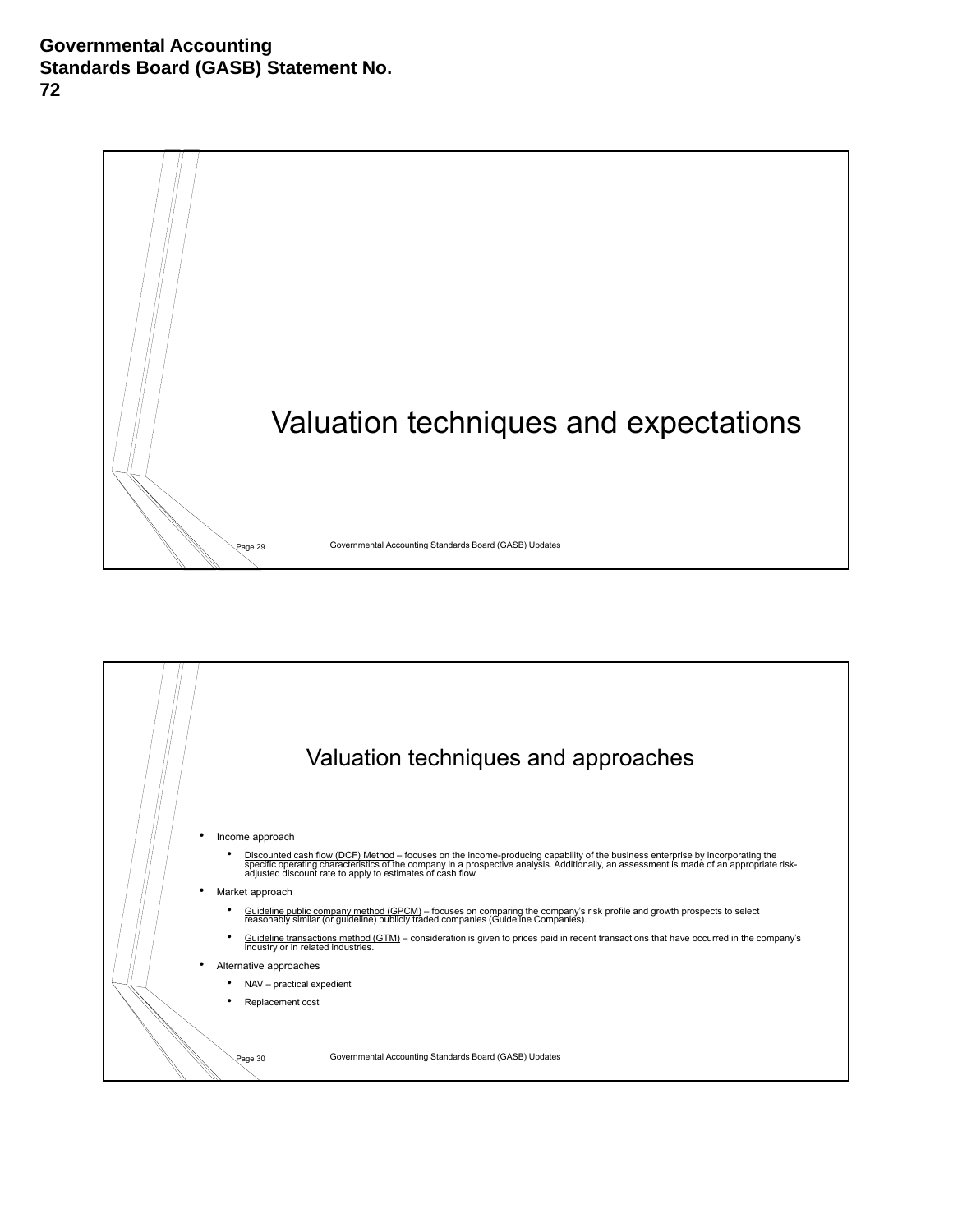

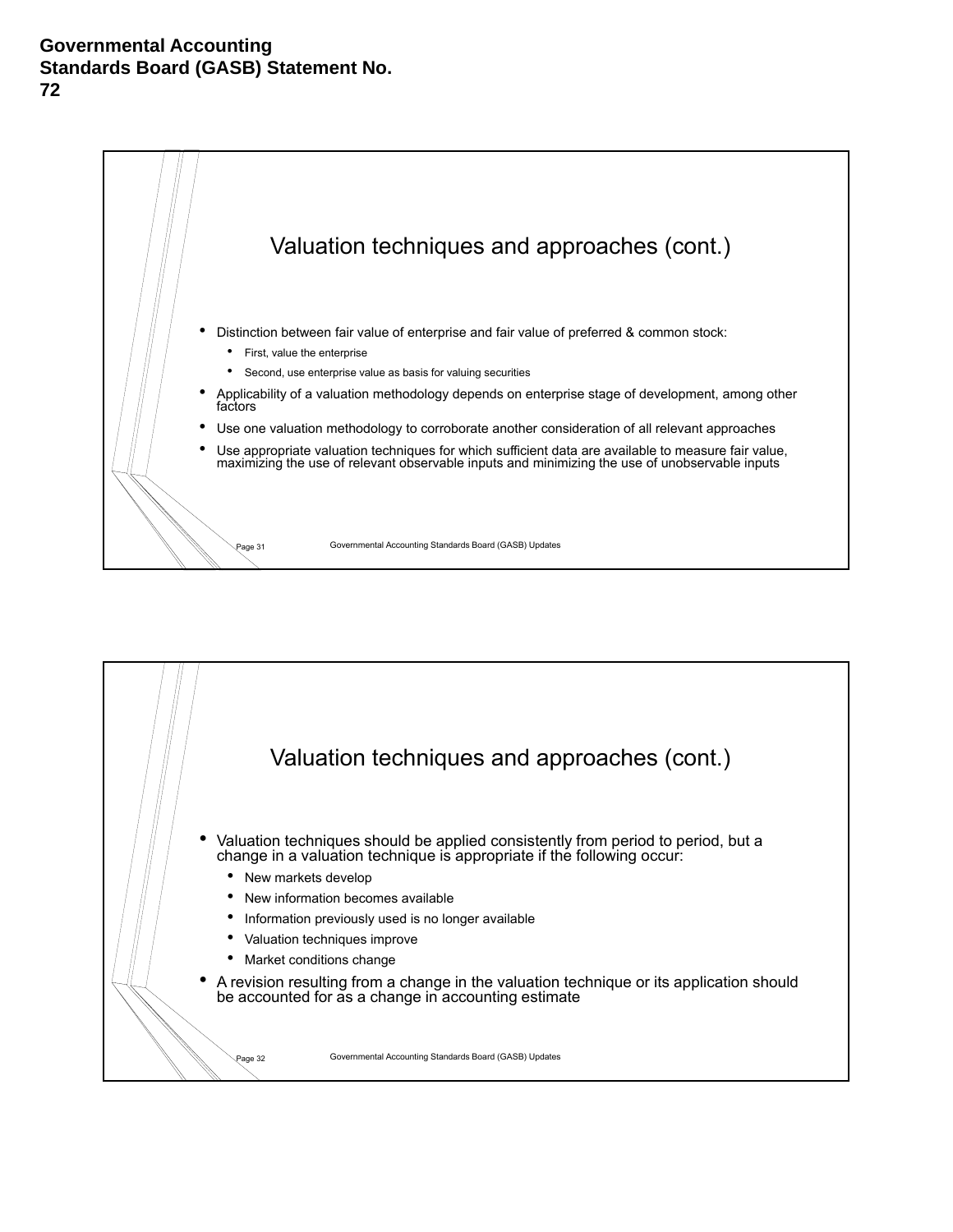

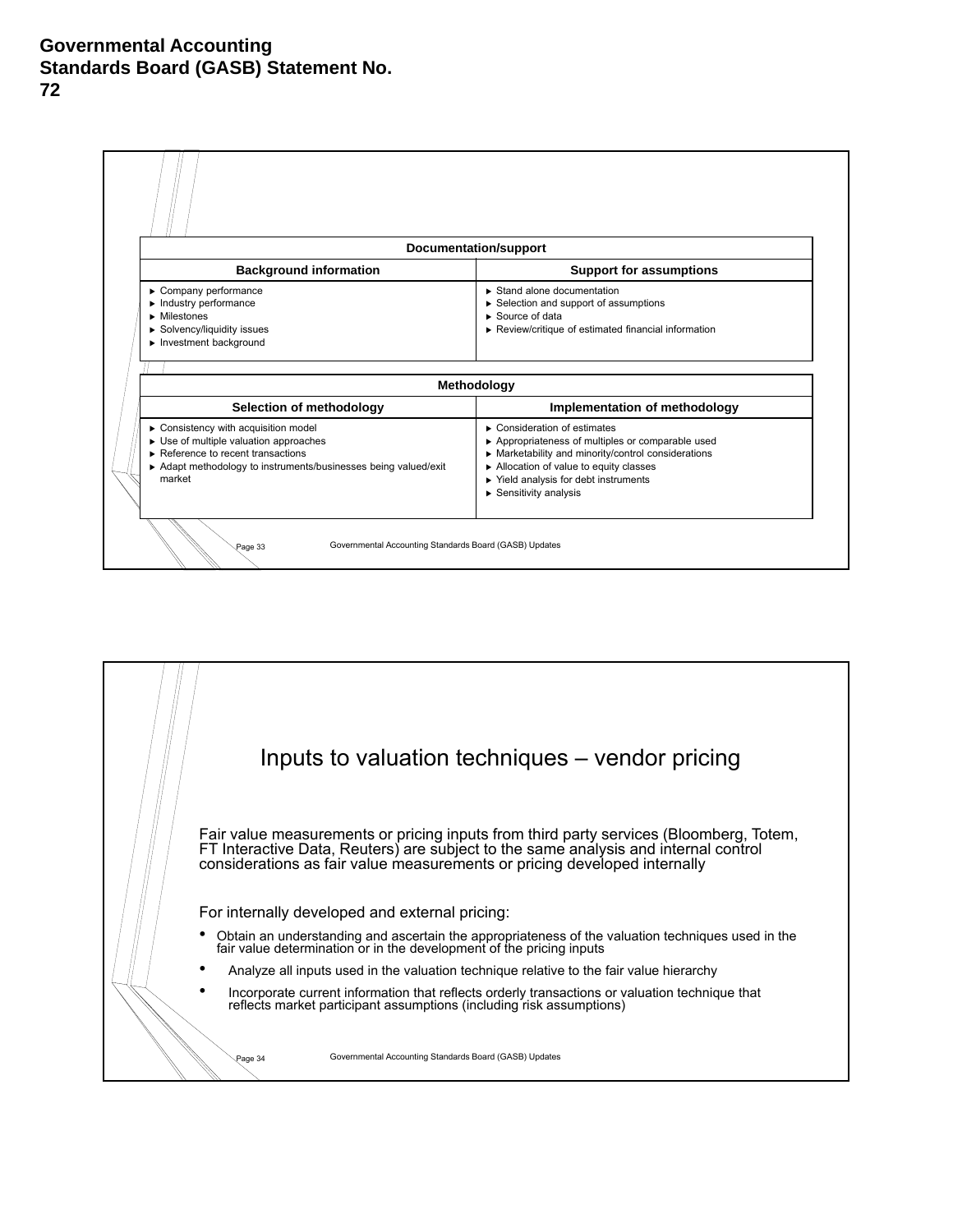

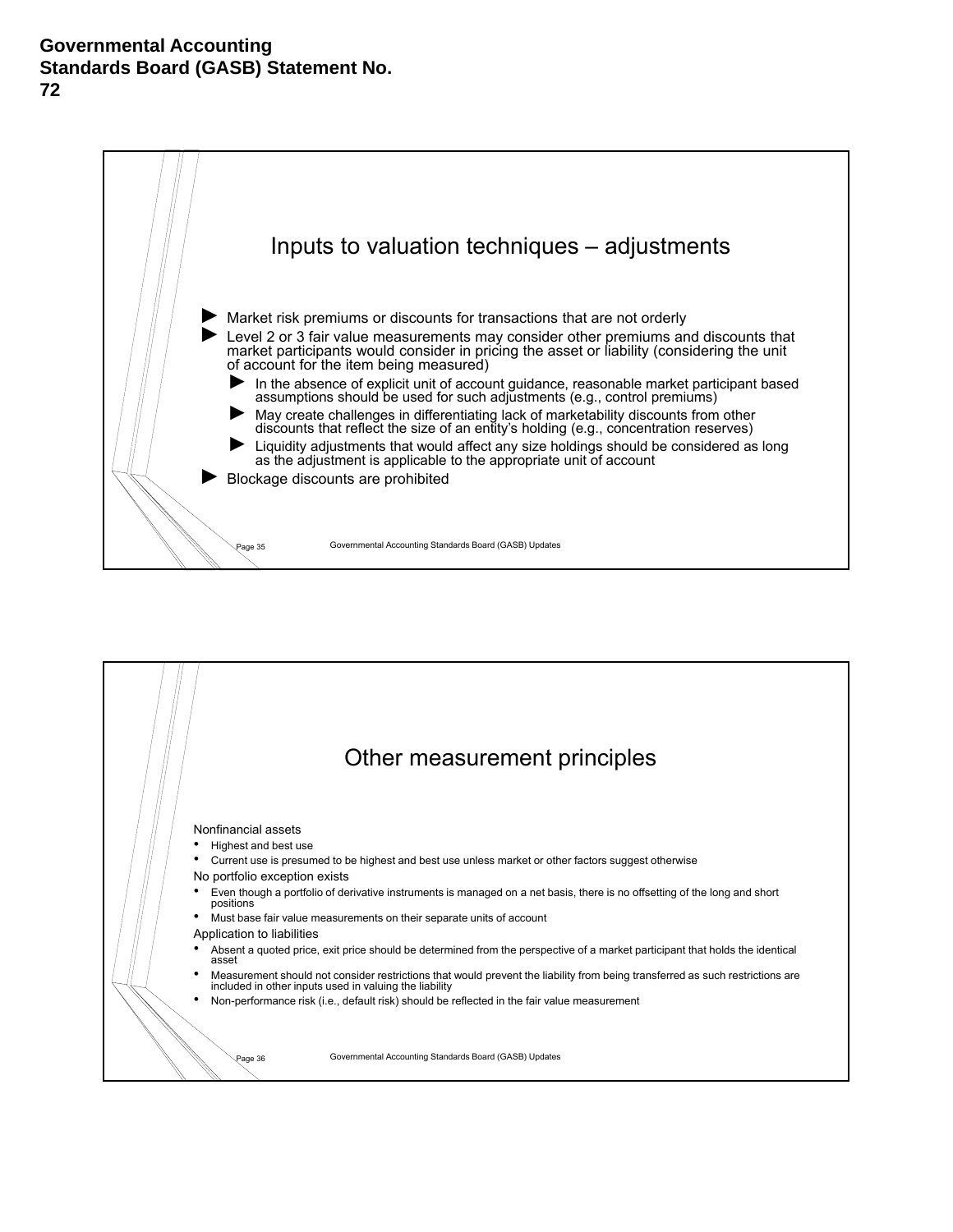

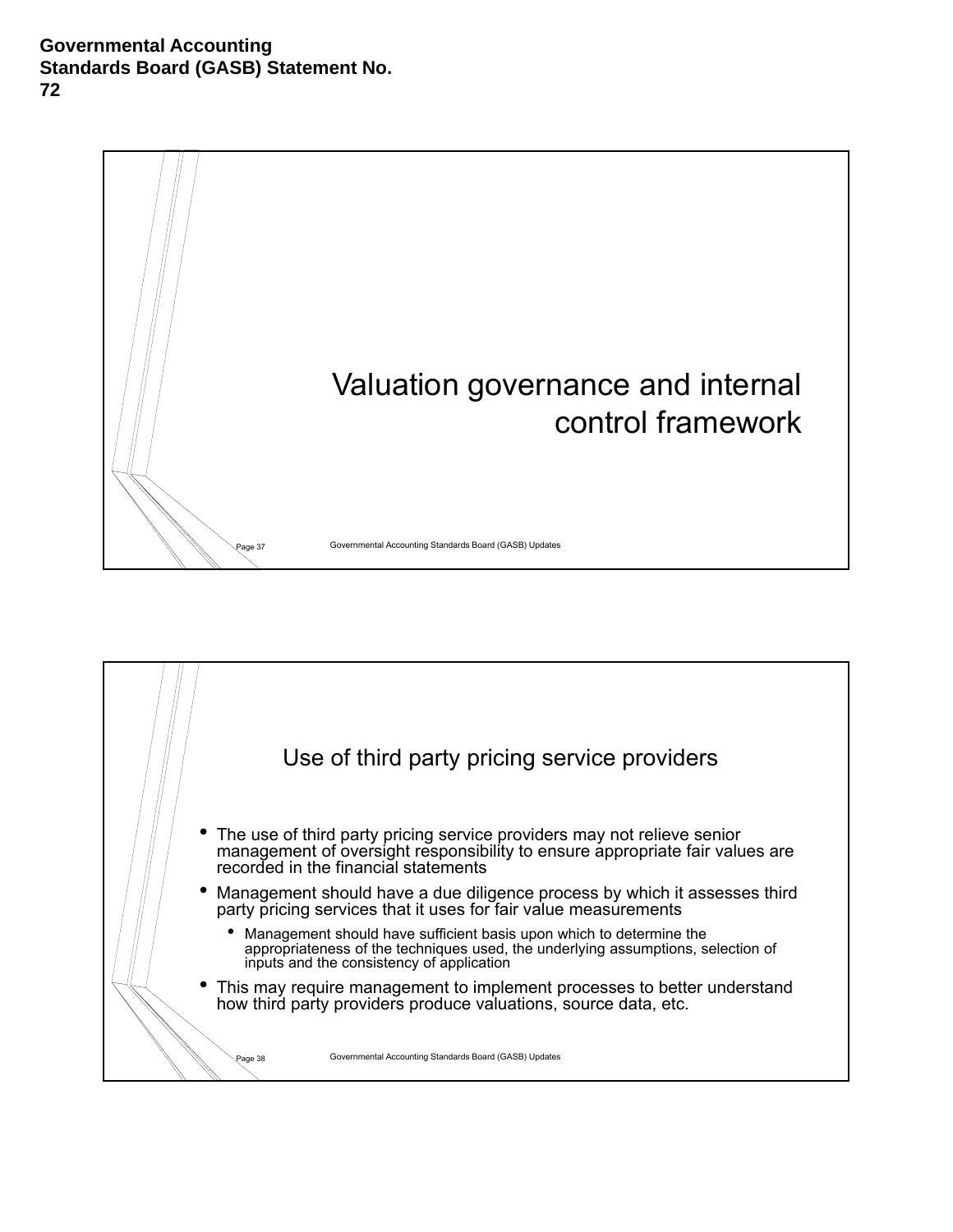

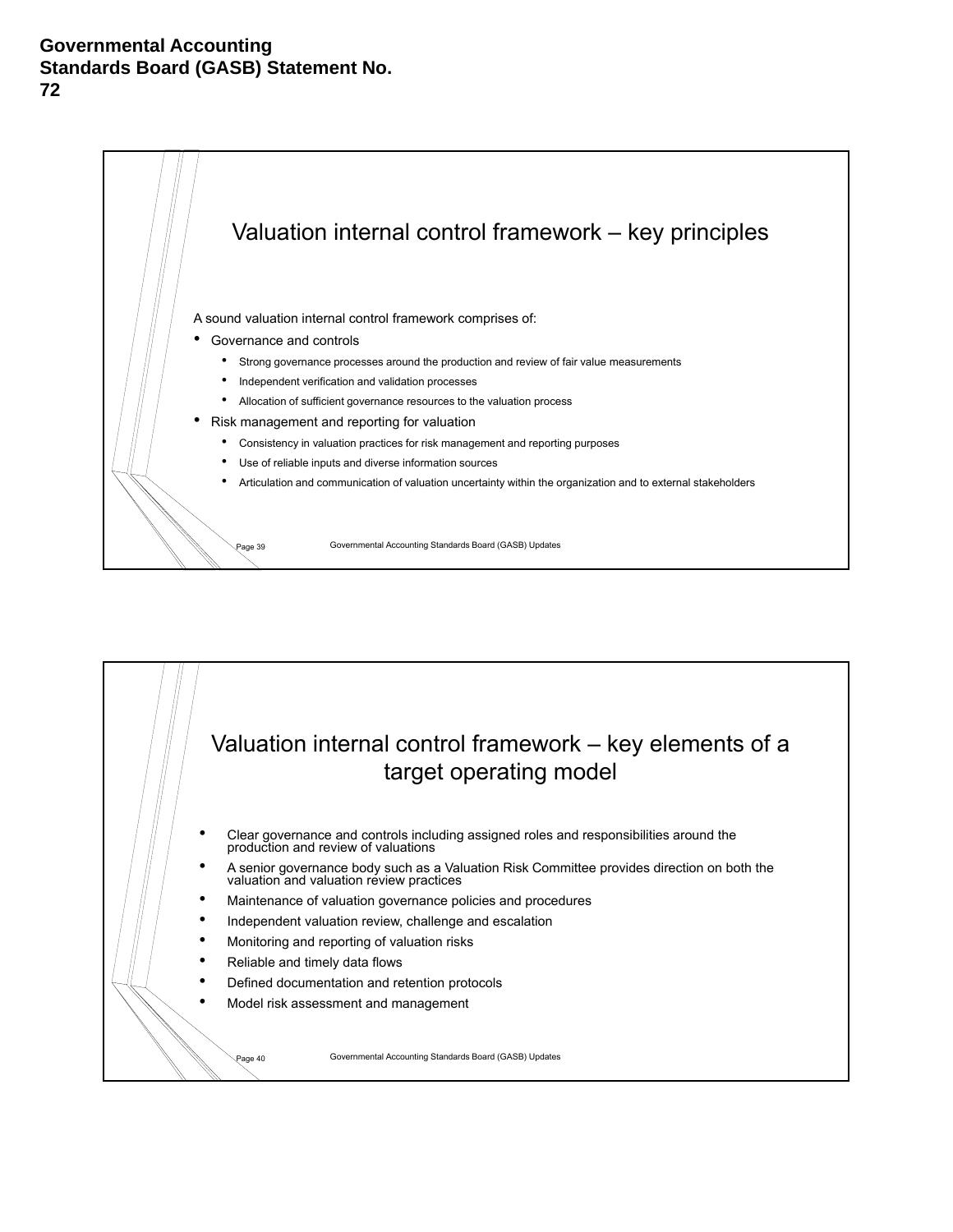

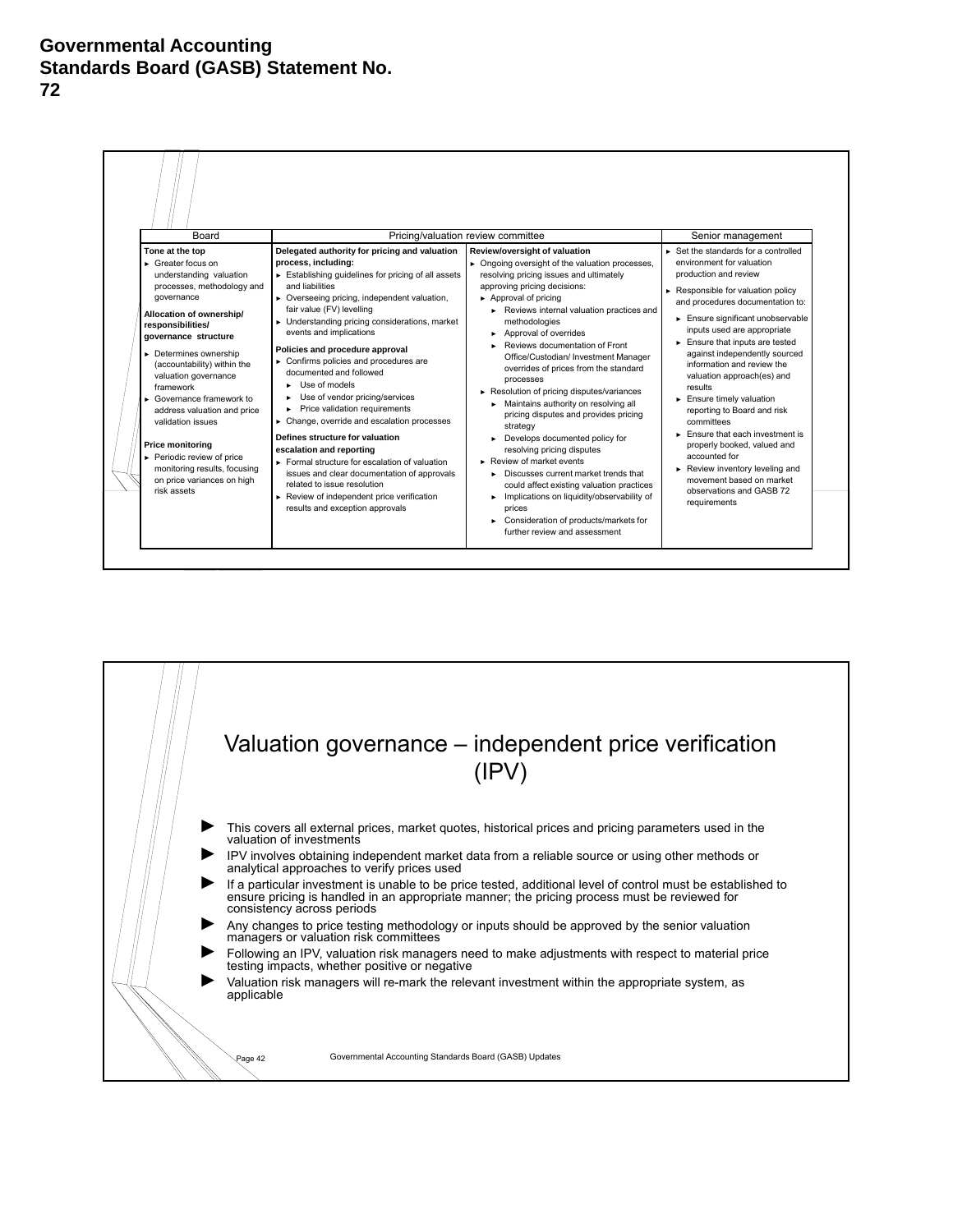

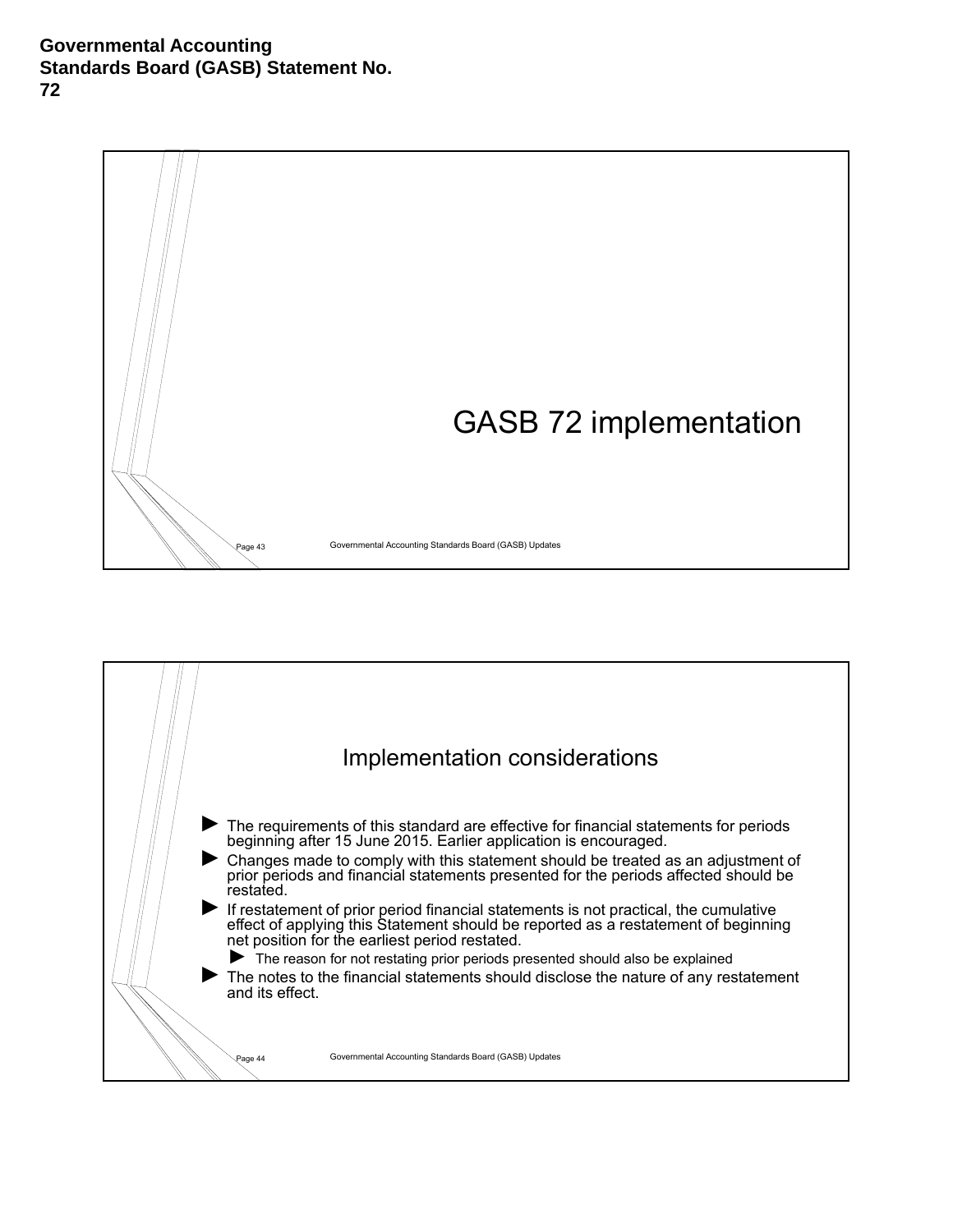

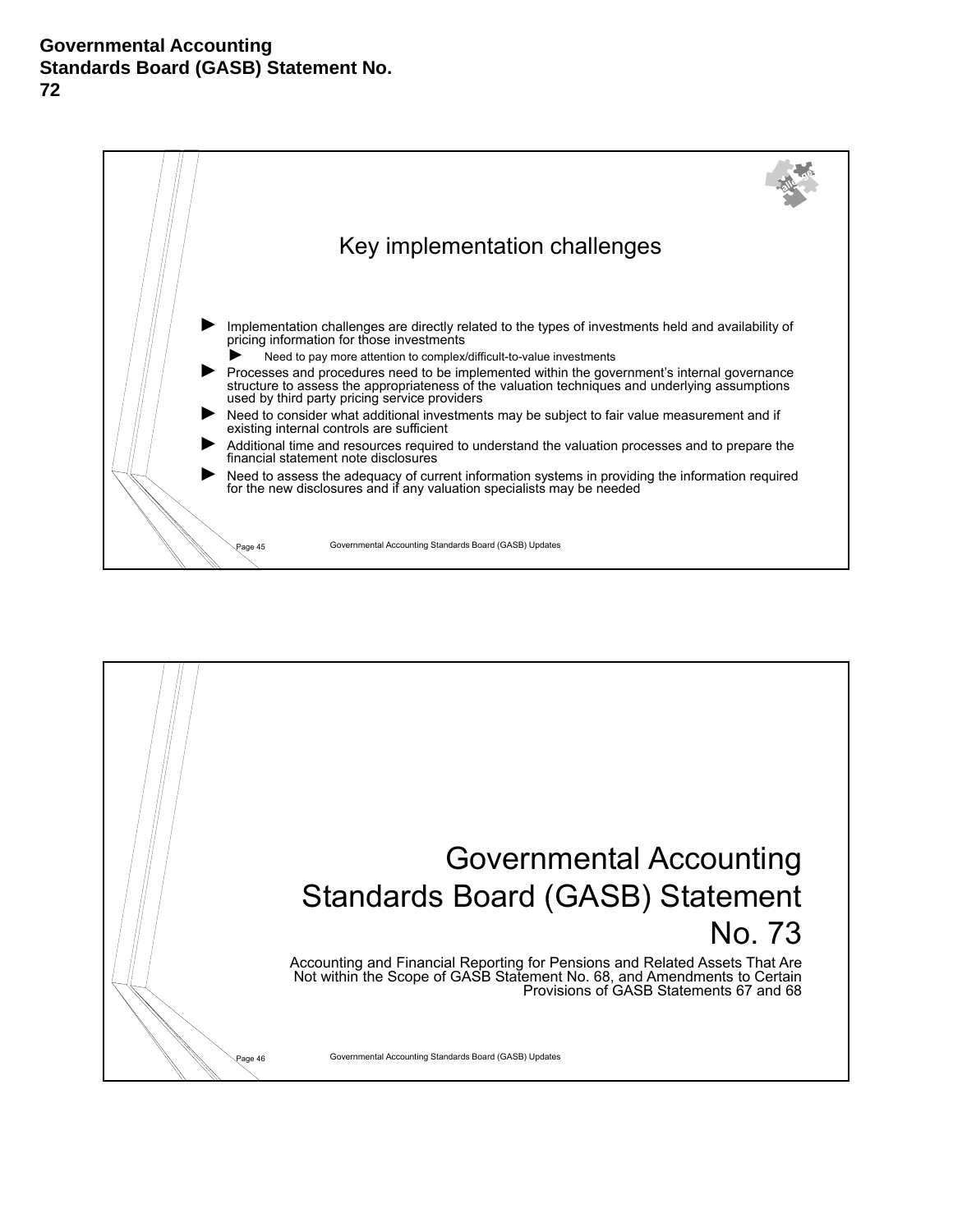

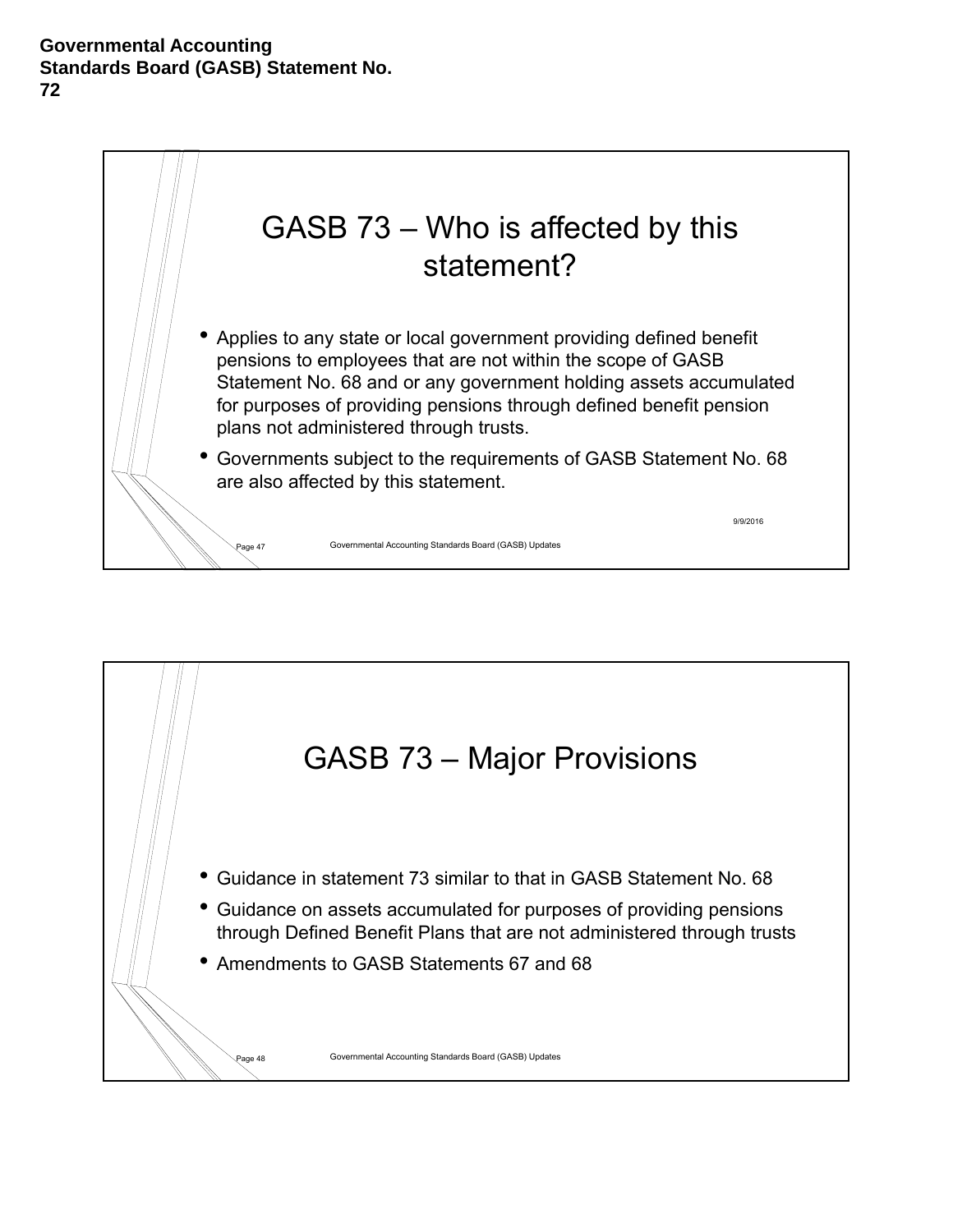

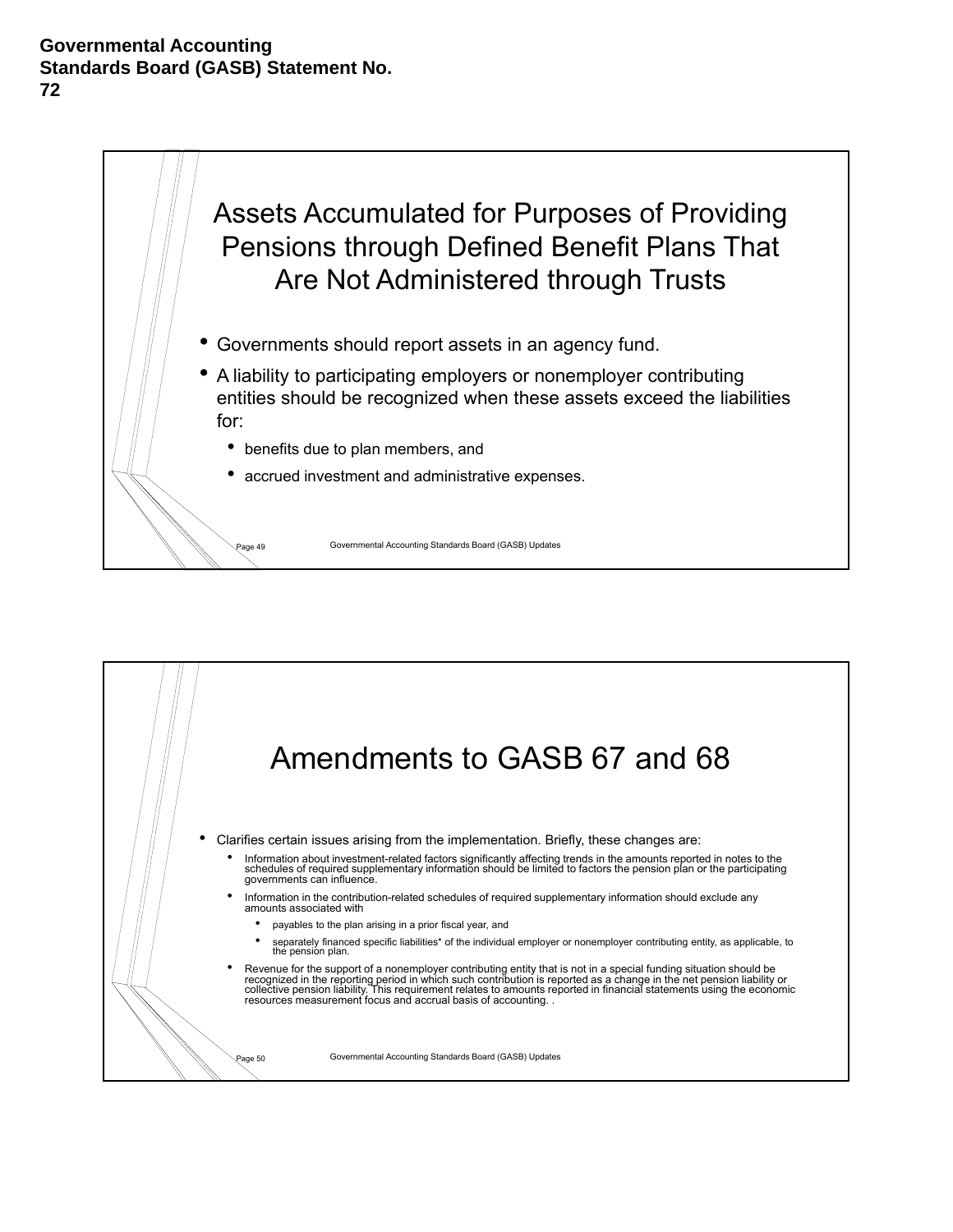

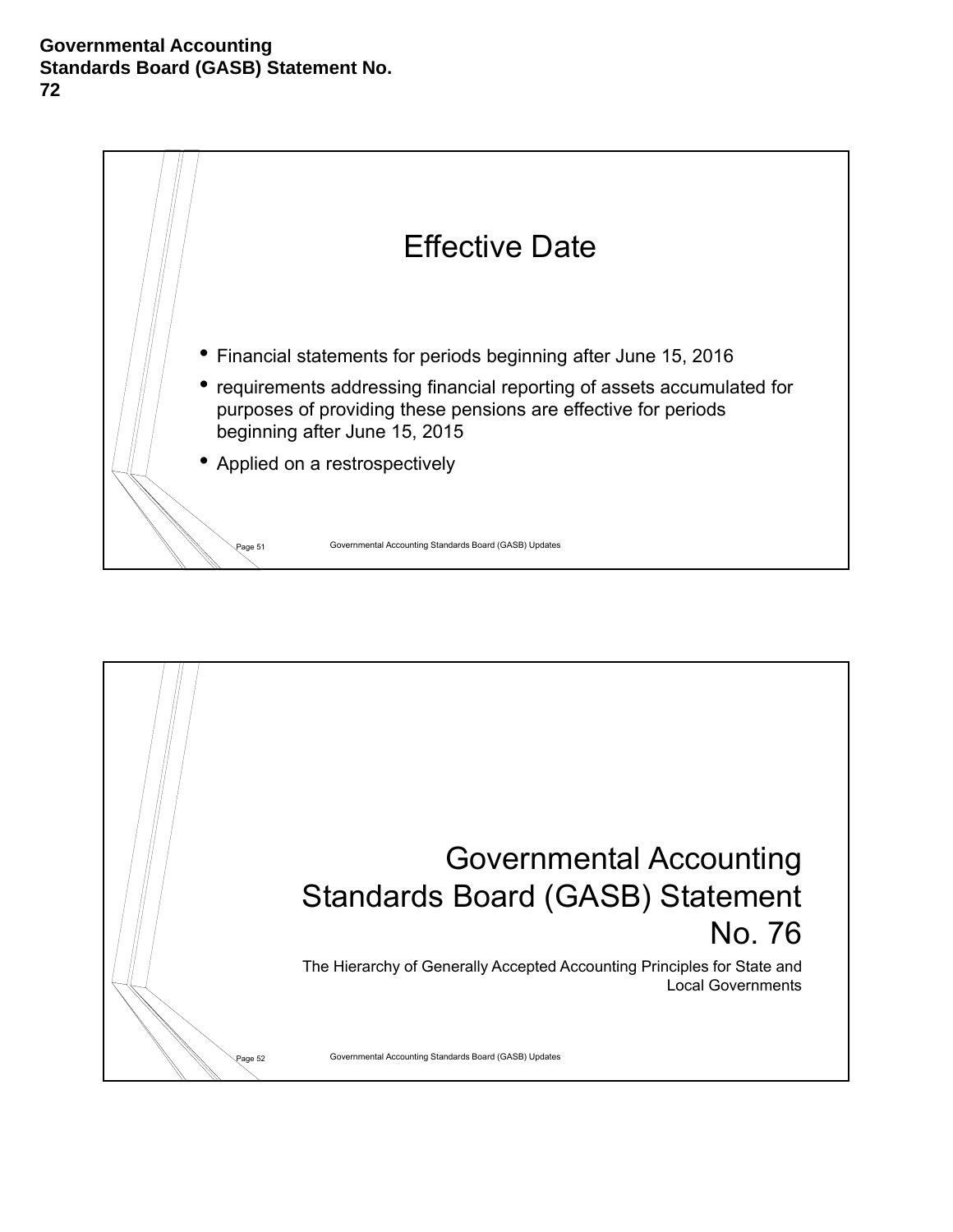

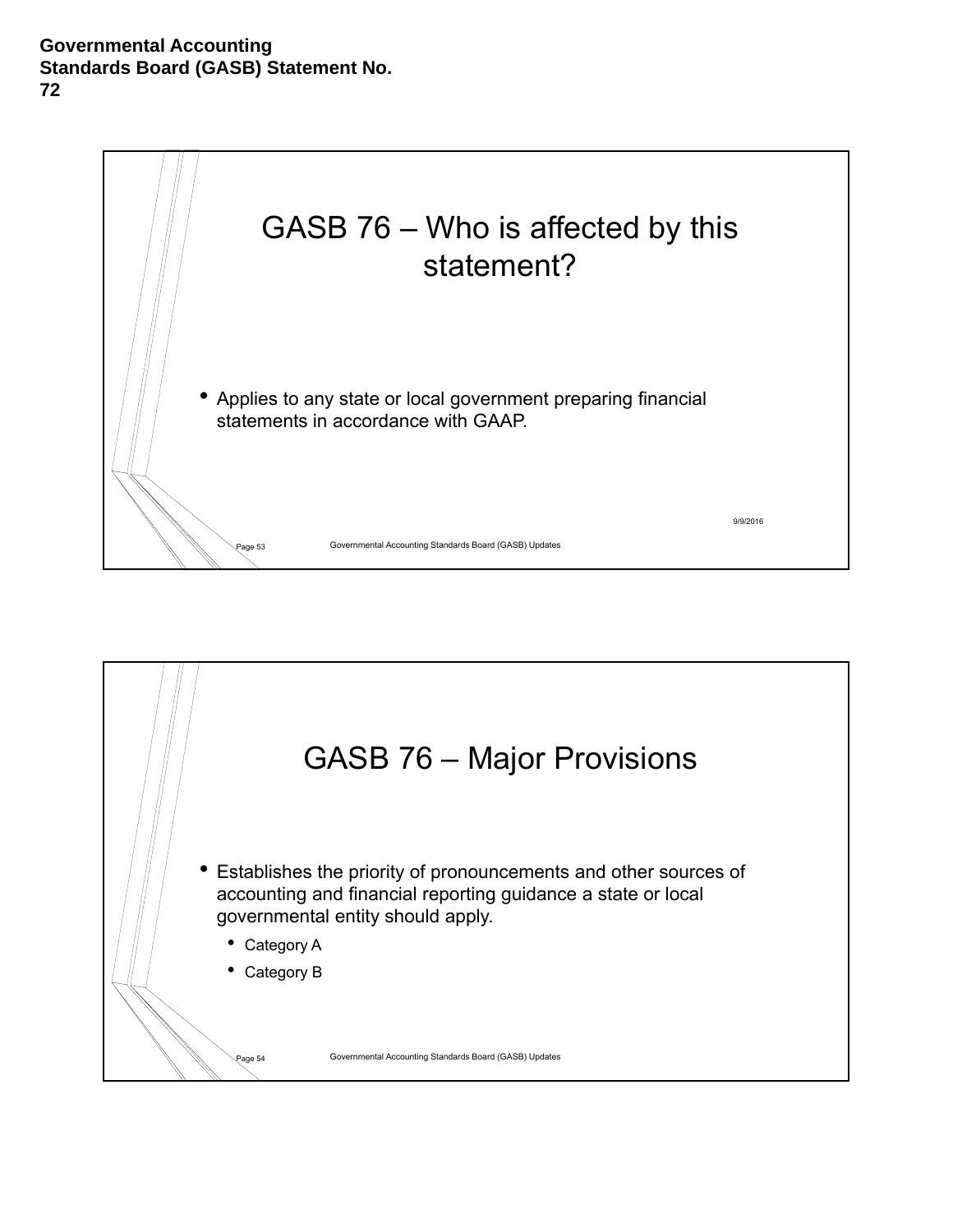

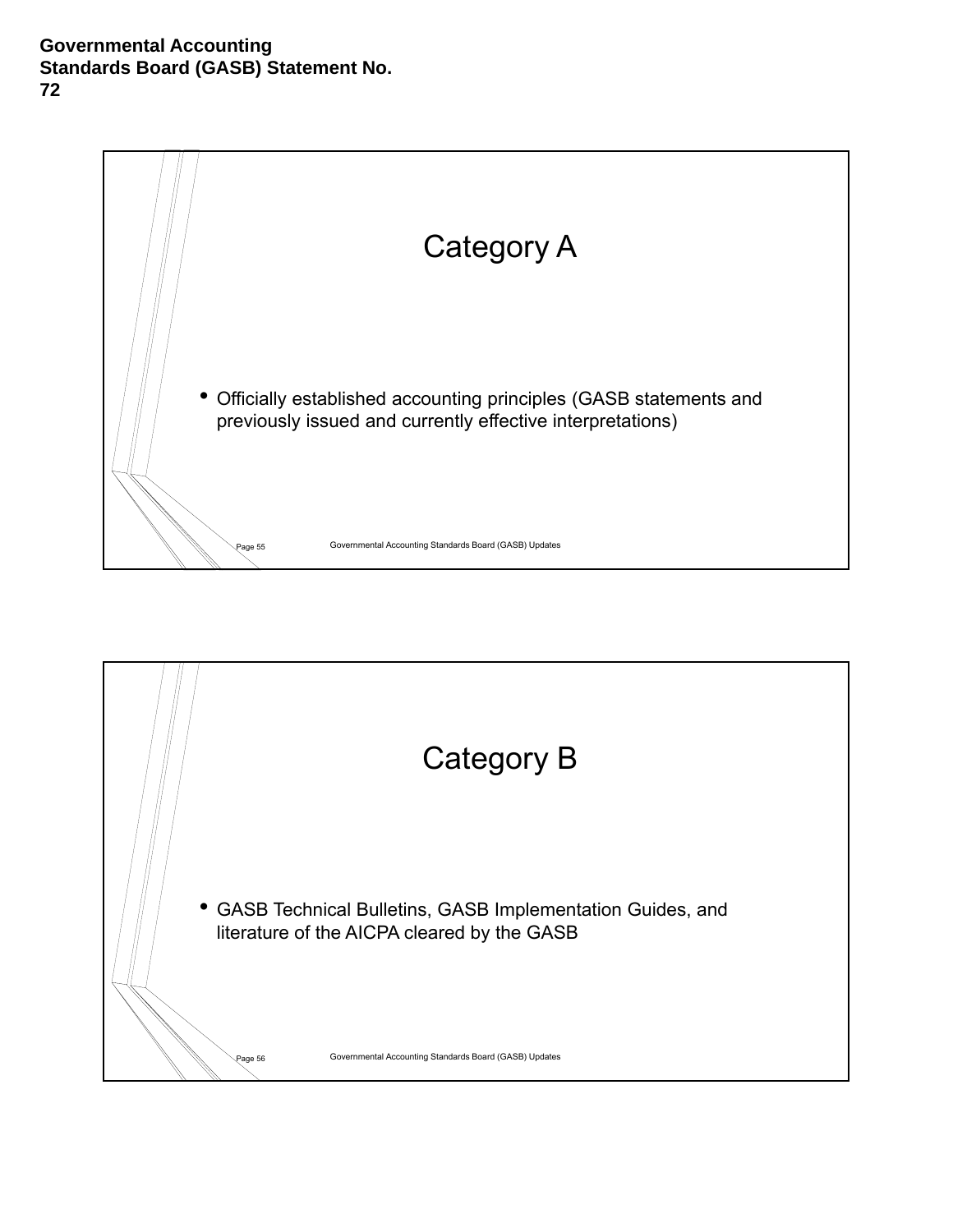

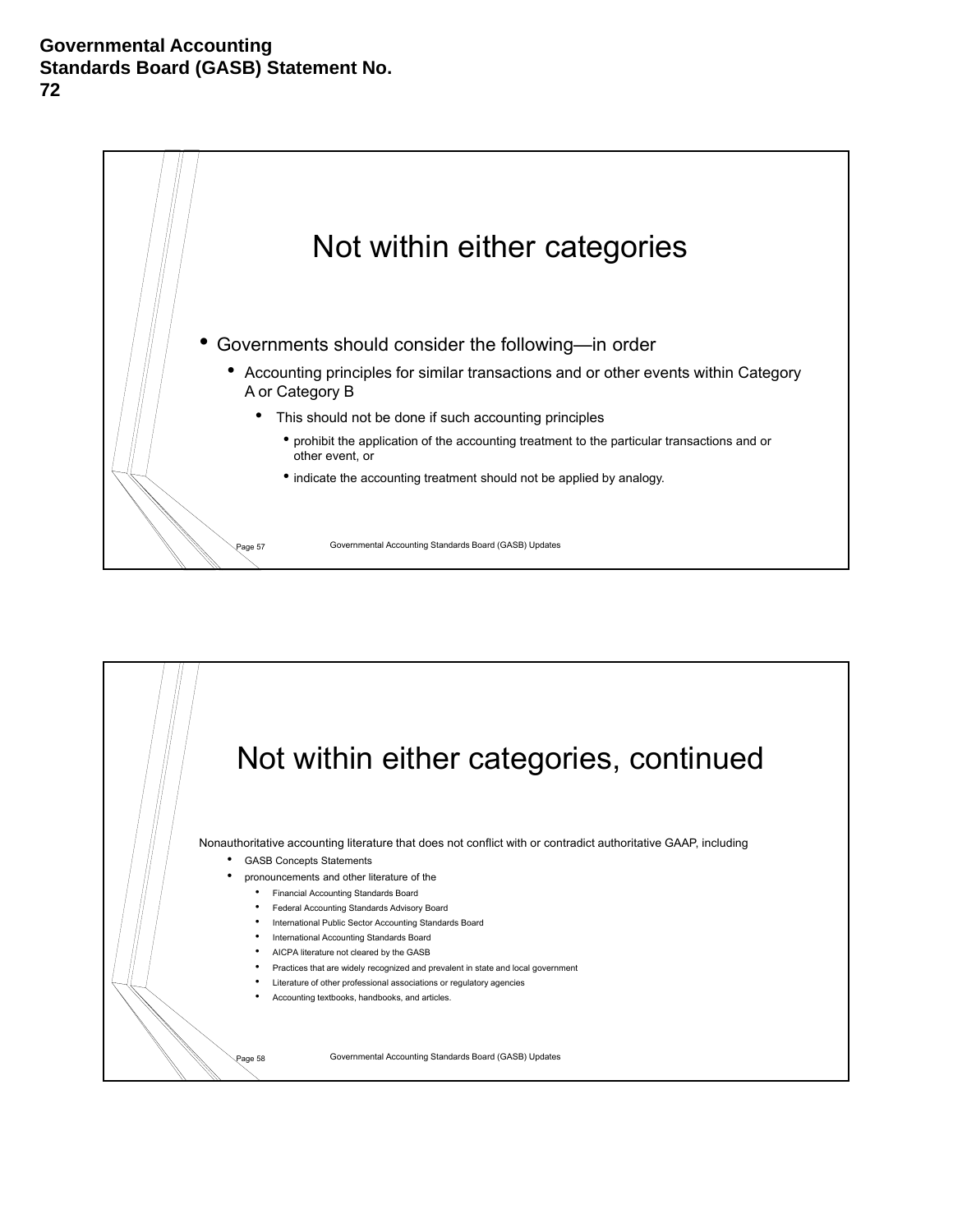

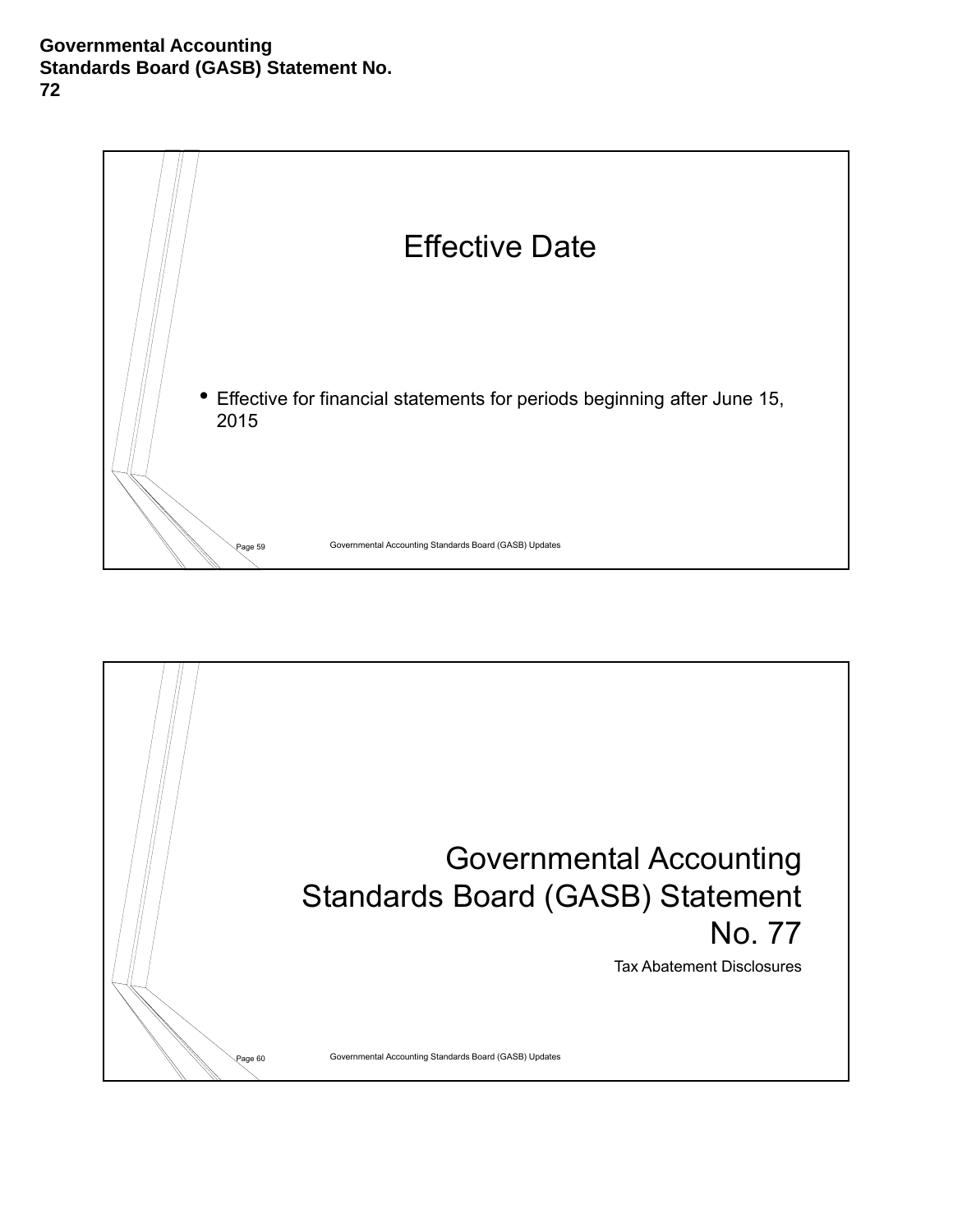

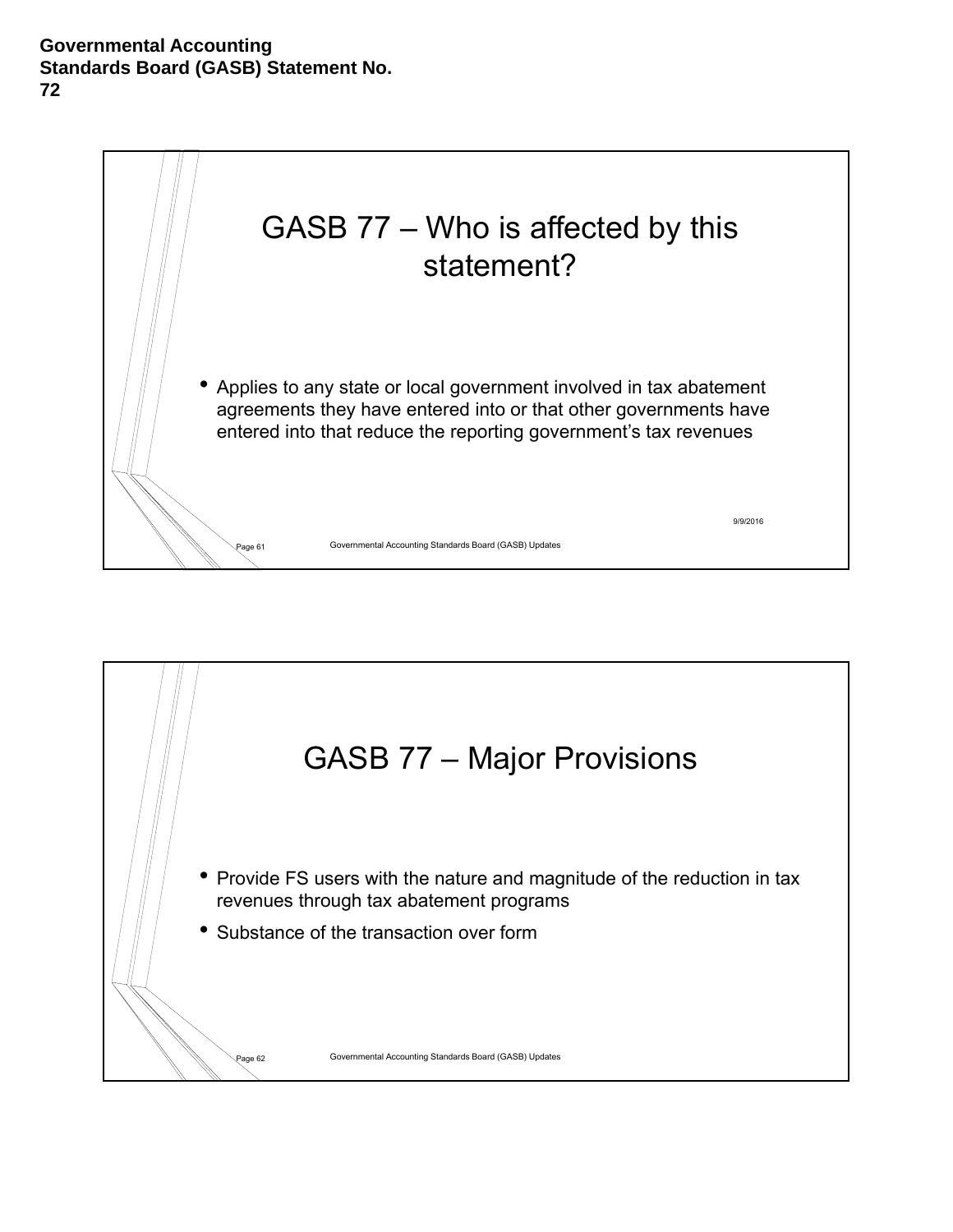

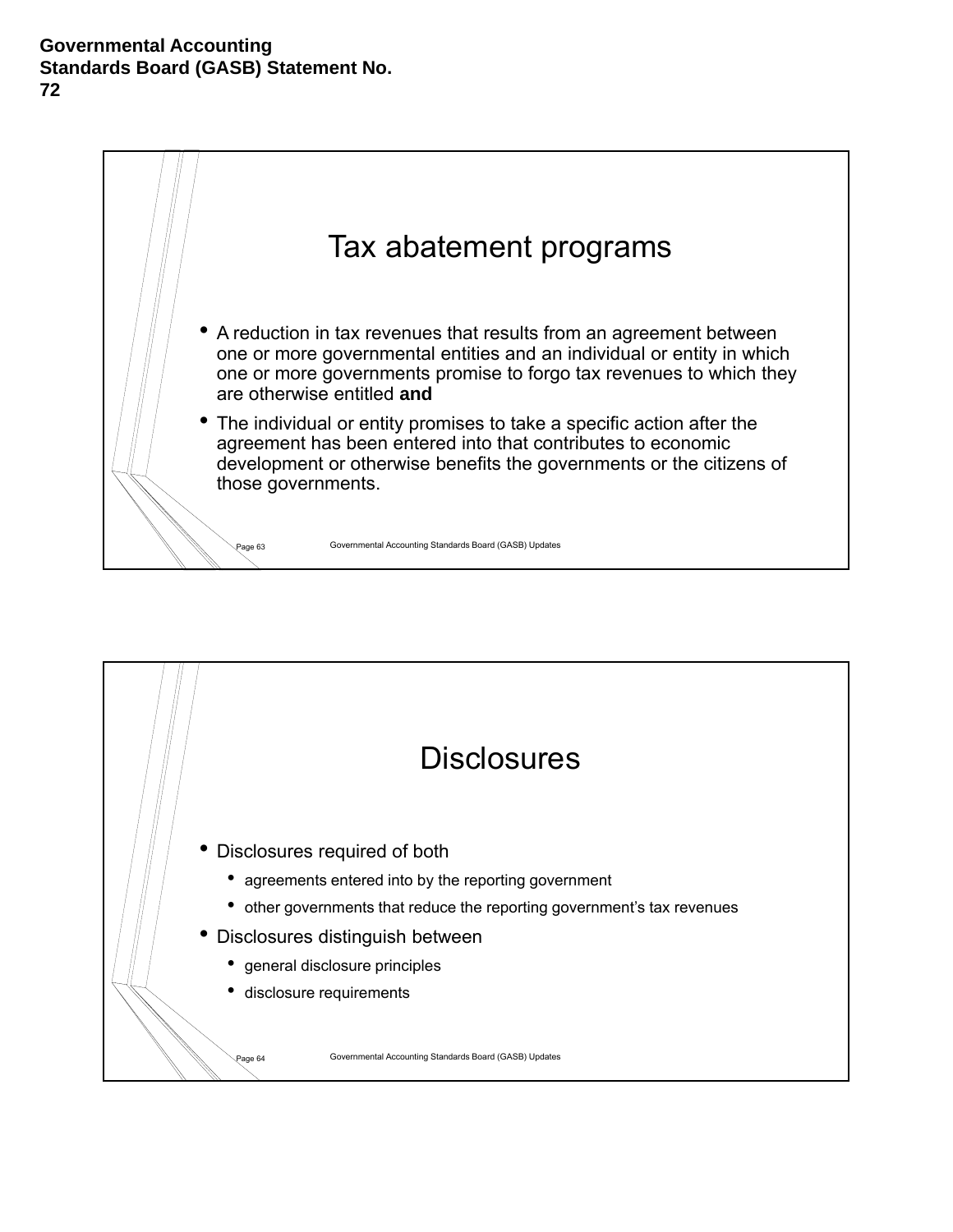

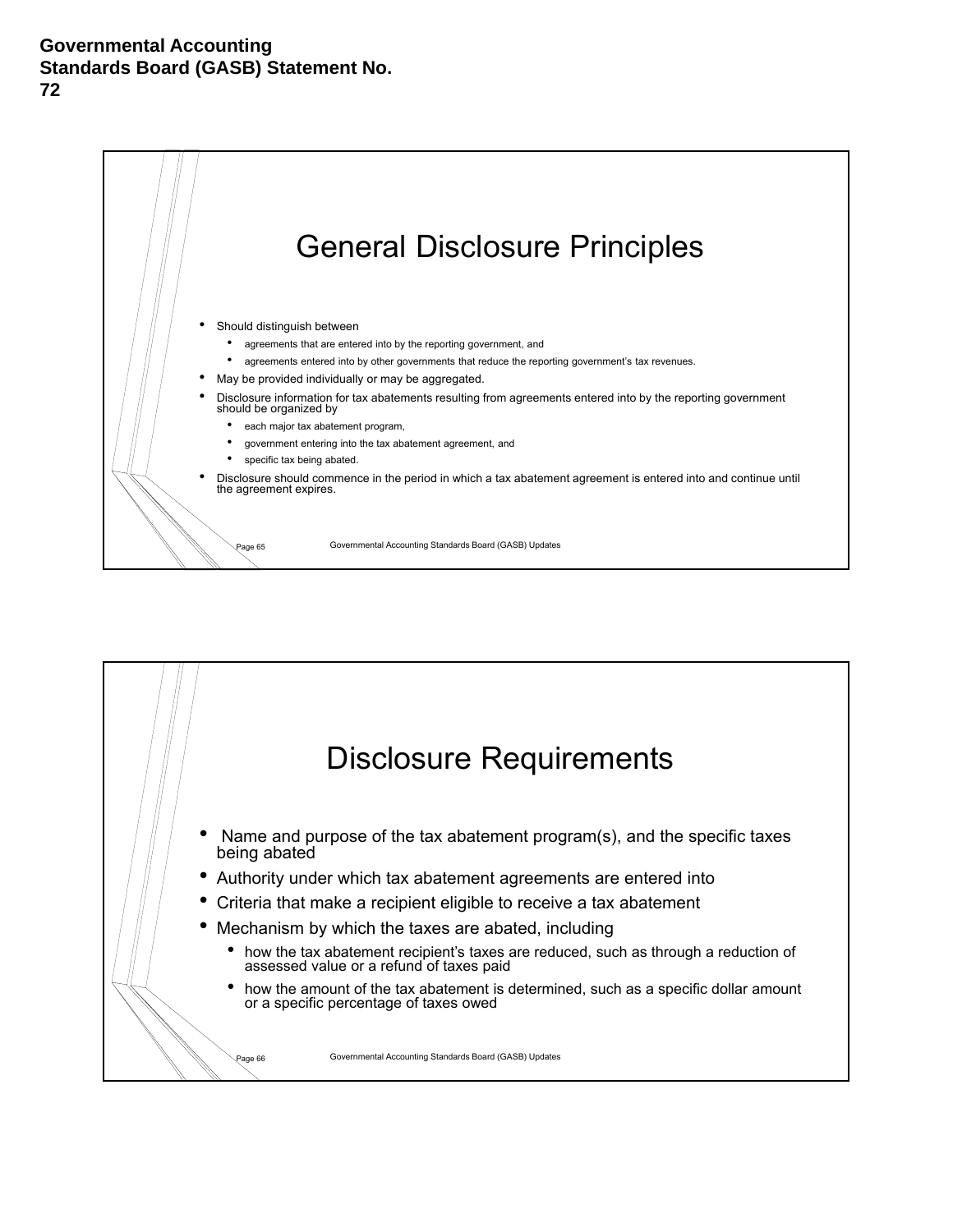

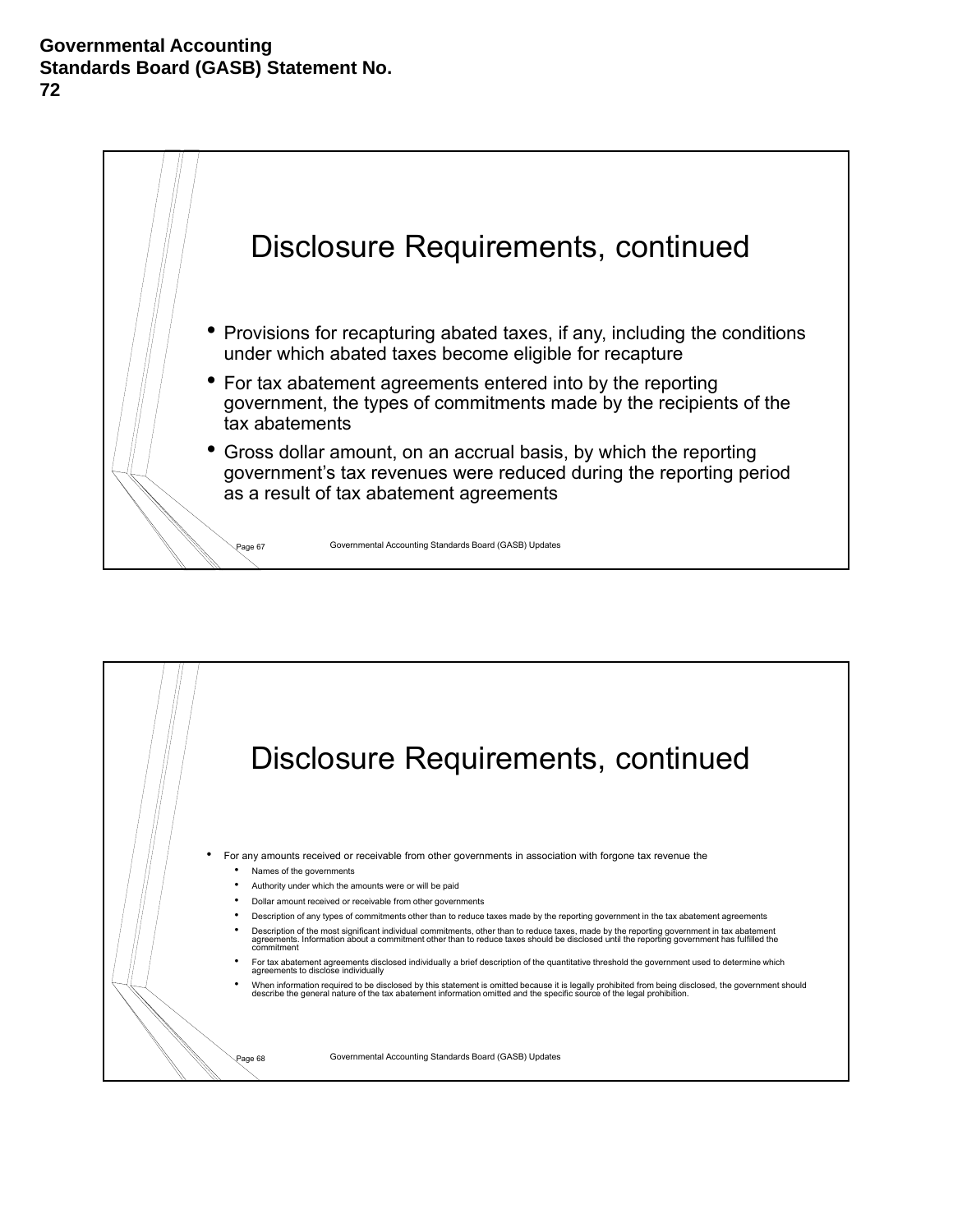

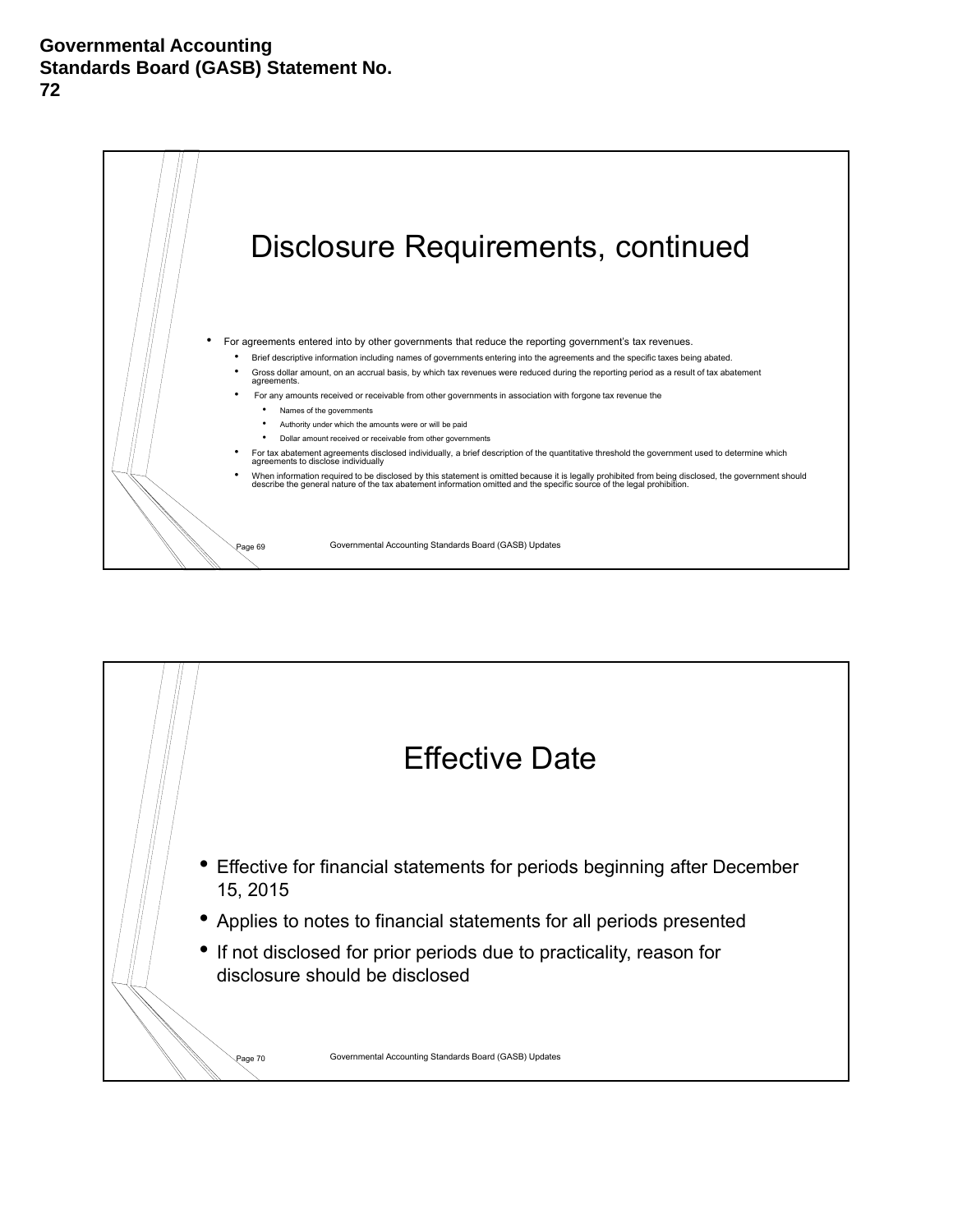

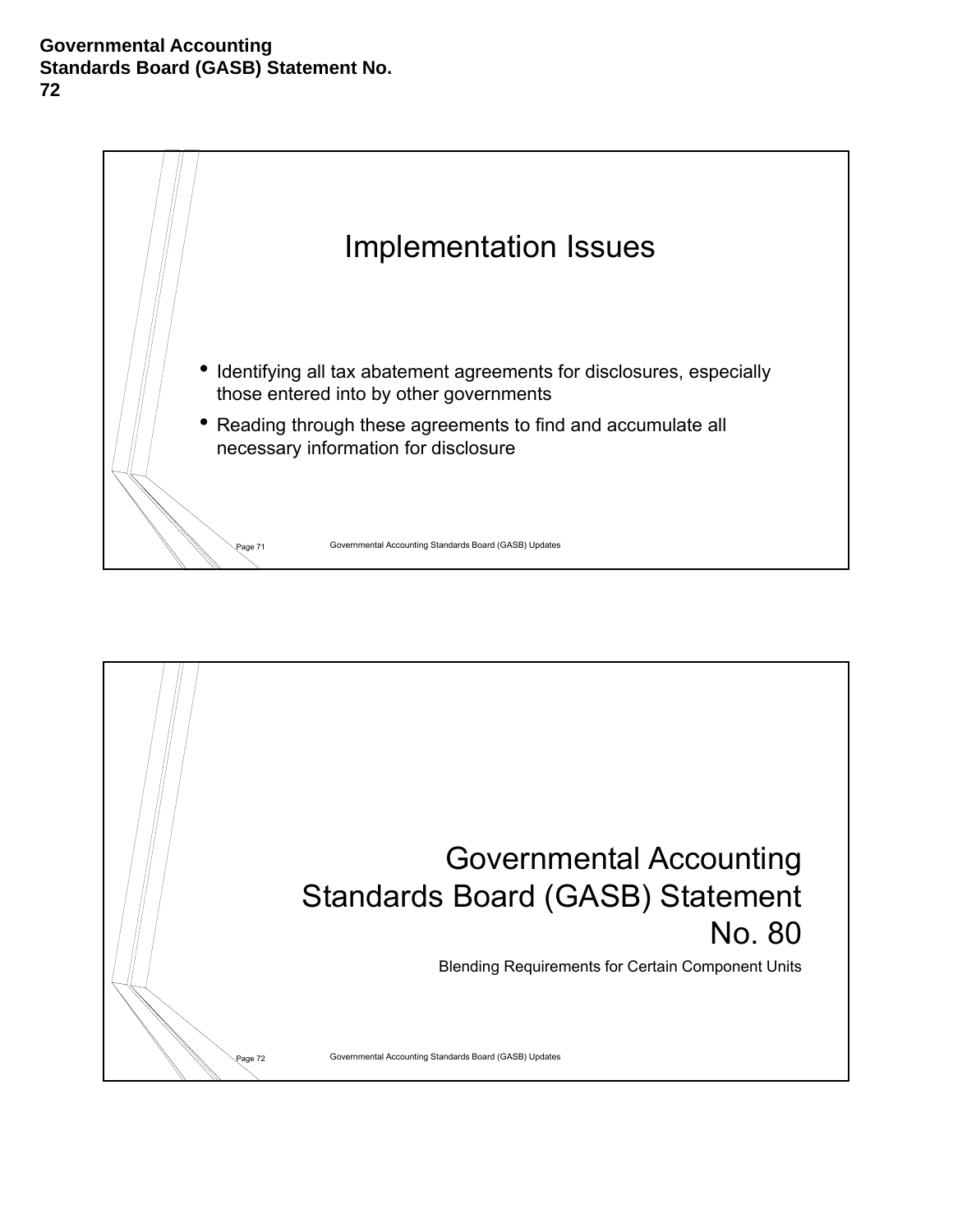

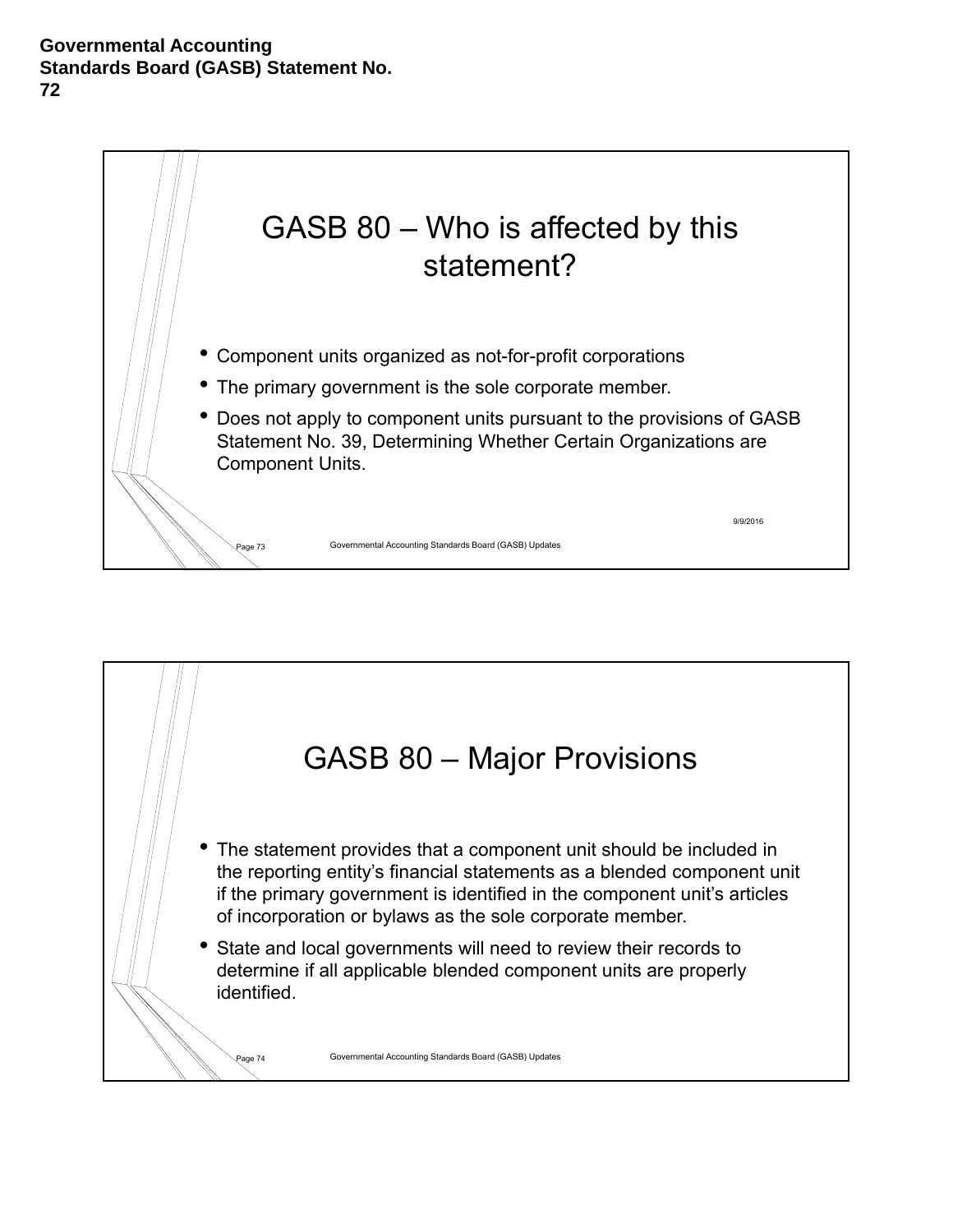